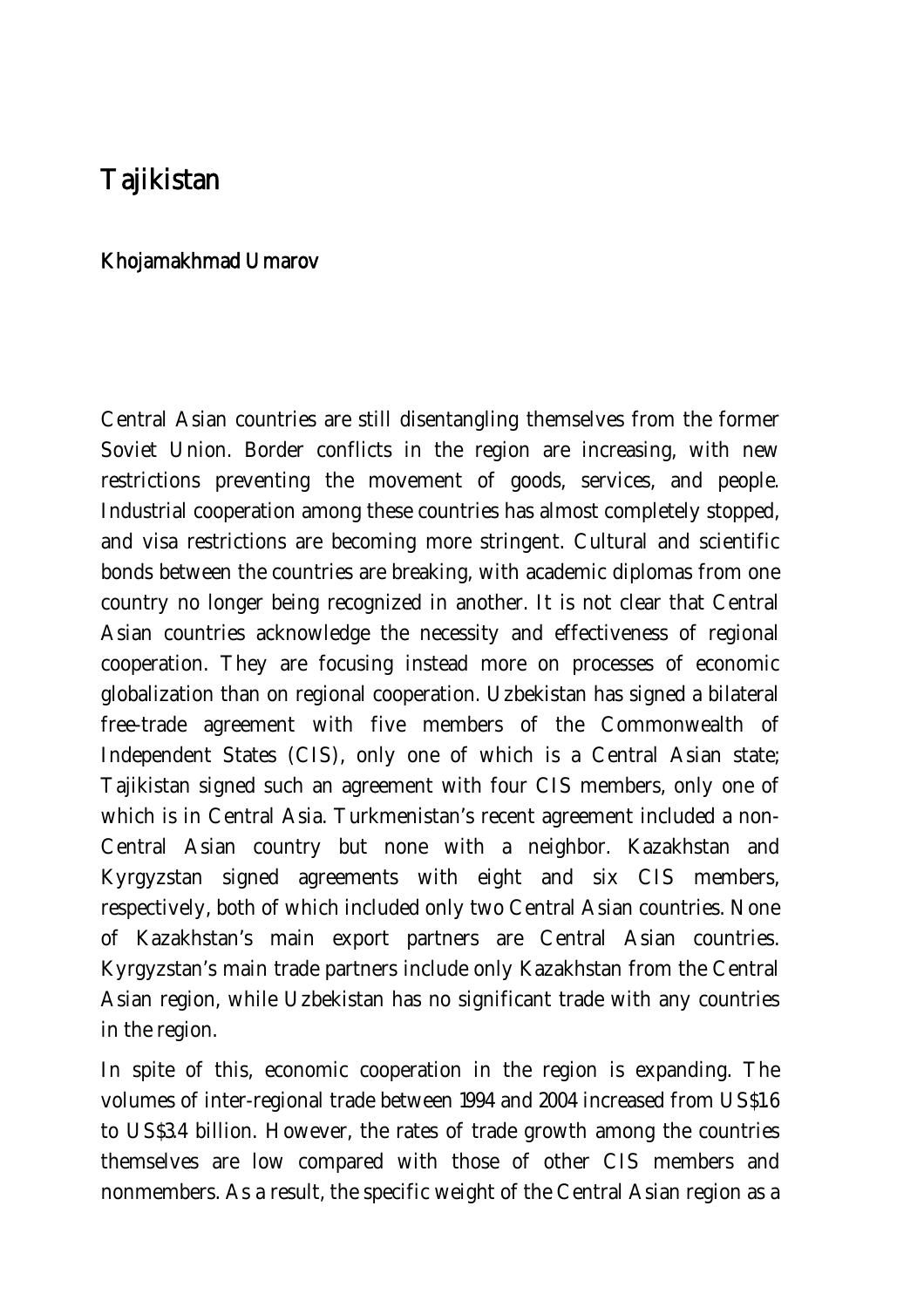part of the total volume of foreign trade turnover decreased from 8.4 to 6.6 percent.

In 2004 Uzbekistan suggested establishing a Central Asian general market under the framework of the Organization of Central Asian Cooperation (OCAC). This suggestion called for the stage-by-stage implementation of the following measures:

- establishment of a free-trade zone:
- establishment of a customs union five years after the creation of the free-trade zone; and
- establishment of a regional general market five to seven years after the creation of the custom union.

Other OCAC-member countries supported this suggestion, and Uzbekistan took the lead in drafting the framework. However, without formal support from the OCAC itself, preparatory work on the establishment of such a market ceased. A new program to develop trade, transportation, and transit procedures is in the works, and another focuses on strengthening cooperation among Afghanistan, Kazakhstan, Kyrgyzstan, Tajikistan, Turkmenistan, and Uzbekistan. TRACECA, a European project to develop transport infrastructure, was begun in 1993 and has proceeded only haltingly since then.

The main problems facing the development of regional trade are as follows:

- unequal approaches to the issues of regional trade with no solid evaluation of the potential benefits of deepening cooperation;
- varying levels of socio-economic development among neighboring countries;
- structural imbalances of trade between neighboring countries. For example, Tajikistan relies more heavily on imports from Uzbekistan than Uzbekistan does on Tajikistan. A similar scenario exists between Kyrgyzstan and Kazakhstan.

The most serious obstacles to regional trade include the following:

• corruption among border officials, customs agents, and transport sector personnel;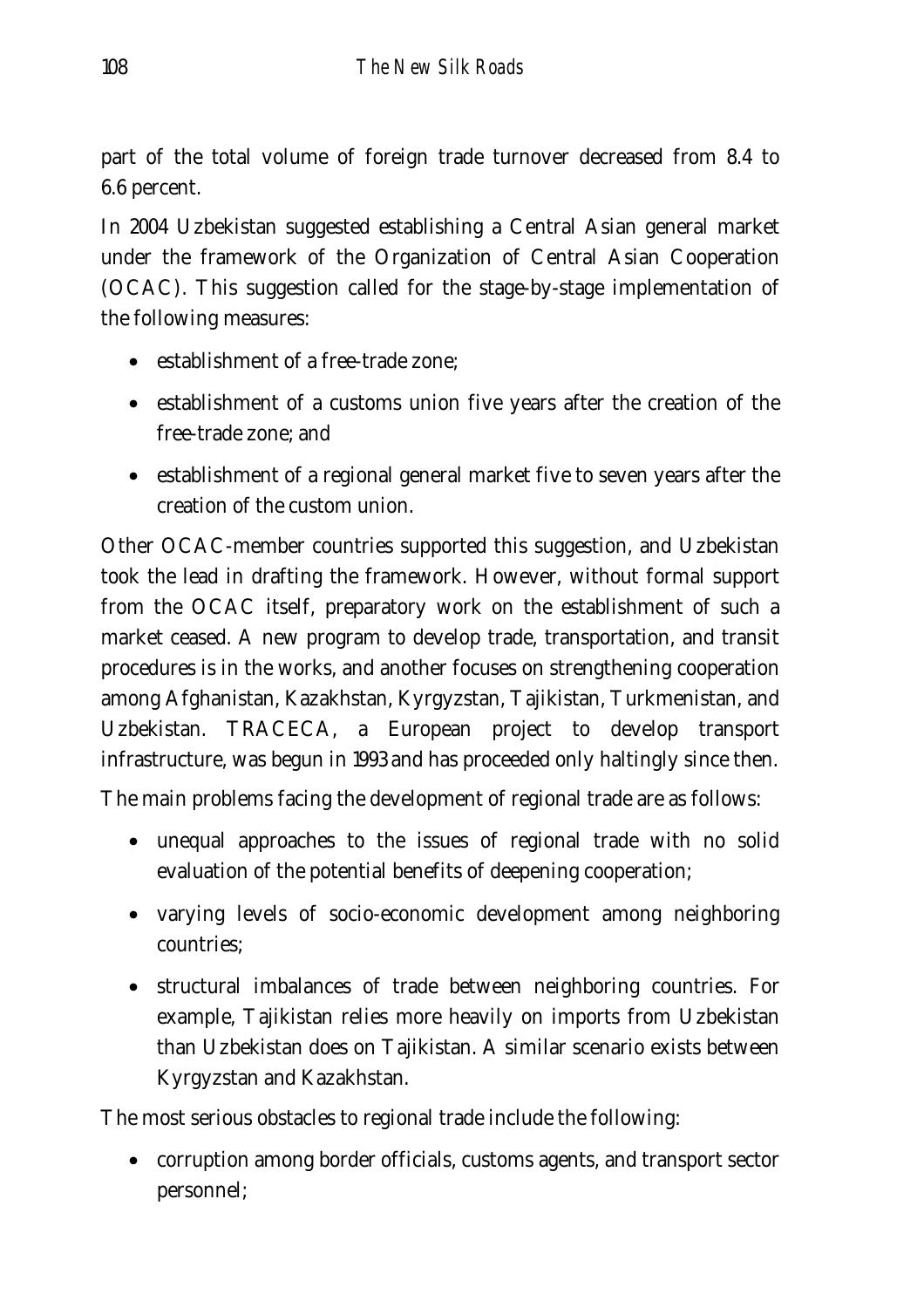- the prevalence of drug trafficking;
- inefficient banking systems;
- poor transportation infrastructure;
- poorly maintained transportation services, for example, old trucks and shortages of railway cars, passenger cars, passenger planes and helicopters, and poorly developed expediting services; and; the blockade of transit through Uzbekistan and Kazakhstan, which forces North-South transit through China rather than Afghanistan.

Borders are a serious obstacle to regional trade in Central Asia. More than 50 percent of respondents to surveys mentioned that difficulties in crossing borders have a negative impact on economic cooperation. These difficulties are more serious and time-consuming for regional transit firms than for those from more distant lands.

Border checkpoints are excessively strict and corruption is rampant. Eighty to 100 percent of goods crossing borders are checked by hand while in Europe only 5 percent of such loads are checked this way. It is no wonder that only five to seven trucks cross most borders in one day. At the Khargos crossing on the Kazakh-Chinese border, 50–70 trucks are allowed to pass daily - a regional record. In addition, between seven and nine different agencies must check each load, and no coordination exist among them.

High customs tariffs and other bureaucratic impediments lead to the widespread trade in contraband. The practice of understating the cost of declared goods is also widespread and accepted by customs officials and customers. This practice severely reduces the state's revenues.

The most productive steps toward increasing regional trade would be the following:

- simplifying border functions, visa processes, and civilians crossing;
- supporting step-by-step widening of the free-trade areas;
- development of a supportive political climate; and,
- state assistance of the private sector in the sphere of international trade.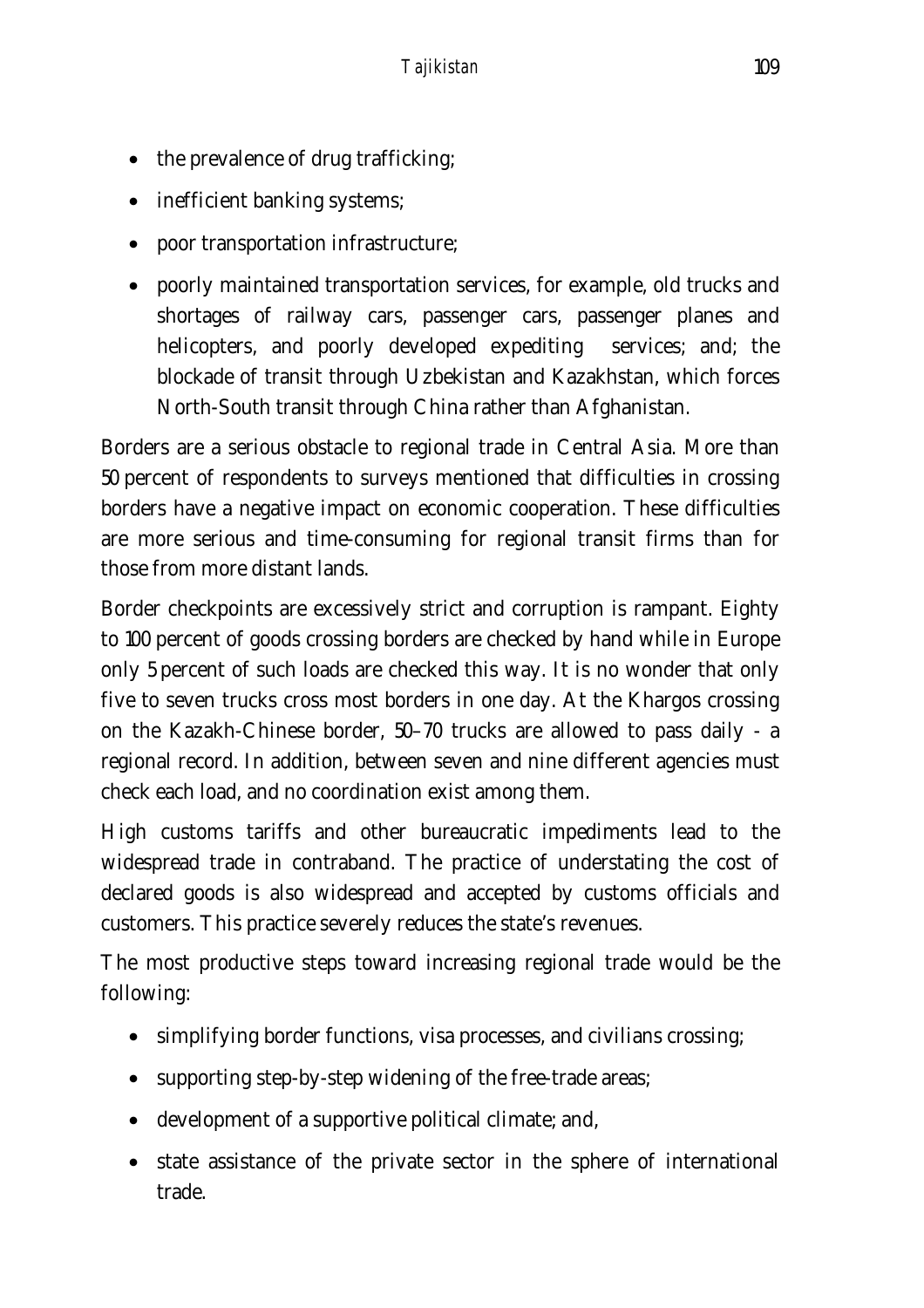### Potential Role of the United States in the Development of Trade in Greater Central Asia

The United States is playing a decisive role in solving a number of issues hindering economic integration, including aiding in the development of trade links within Central Asia.

The United States routed the Taliban and Al-Qaeda, which has led to more favorable conditions for the coordination of large-scale trade between Afghanistan and the countries of former Soviet Central Asia. Examples of U.S. support include its participation in the construction of the roadtransport infrastructure within Afghanistan and between Afghanistan and other Central Asian countries, notably the construction of the bridge across the Panj River between Tajikistan and Afghanistan.

The United States could render further assistance to the region on the following issues:

- assist in developing the road-transport infrastructure, especially with construction of bridges, tunnels, anti-mudslide galleries, and in providing machinery for road construction;
- assist in financing and construction of power lines to export electrical energy from Tajikistan, Turkmenistan, and other countries to Afghanistan;
- facilitate the construction of a further hydro-power station on the Panj River, which would expand trade between Afghanistan and Tajikistan;
- support the current efforts of Central Asian countries to join the World Trade Organization (WTO) and make their membership conditional on reducing the number of barriers to trade;
- supply Central Asian countries with the equipment necessary to raise handling capacity at border check points;
- assist in finishing the construction of international transport corridors crossing the Central Asia countries and in financing the construction of motels, camping sites, service stations, petrol stations, and phone stations; and,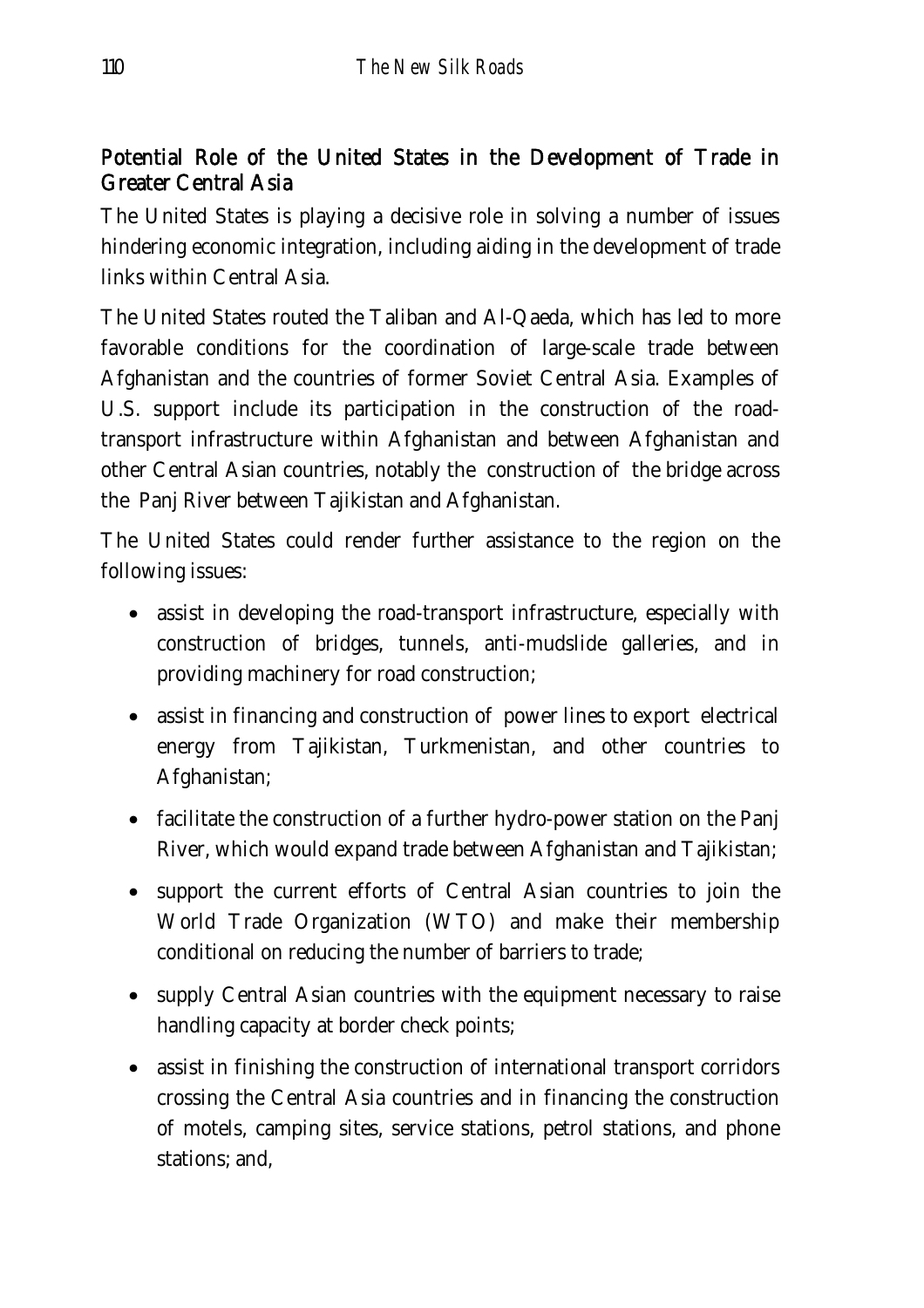• assist in establishing a trans-border area of free trade in the Panj River valley, which would reduce illegal trafficking in drugs.

## Tajikistan and the Development of Regional Trade

The Republic of Tajikistan is well aware that international trade is an effective means of promoting socio-economic development and is aware that current trade levels are far below their potential. Goods imported from Kazakhstan amount to 12.2 percent of Tajik imports, a number that could increase to 40 percent if the full potential were realized. Imports from Kyrgyzstan amount to only 1.1 percent of Tajik imports but could reach as high as 17 percent. Currently, Tajik exports to Kazakhstan and Kyrgyzstan make up only 1 and 0.1 percent, respectively, of Tajik exports. However, studies suggest that trade between these countries could be as high as 3 and 5 percent, respectively.

Extending regional and continental trade would allow Tajikistan to do the following:

- increase GDP. Estimates suggest that had Central Asia had a single customs area since 2000, the average annual rate of growth in each country would be 12.9 percent, and in 2004 the GDP per capita would have been 35.7 percent more than it actually was.
- reduce poverty;
- foster new industrial cooperation among neighboring countries;
- change the geography of foreign-economic links, thereby rendering domestic production more effective; and
- ensure sustainable power sources.

The main motor roads connecting Tajikistan with the external world pass through Uzbekistan. All current methods of transporting goods and people along these corridors involve serious obstacles. The normalization of economic and political relations with Uzbekistan will therefore increase significantly Tajikistan's trade and economic links with other Central Asian countries, CIS members, and non-CIS members.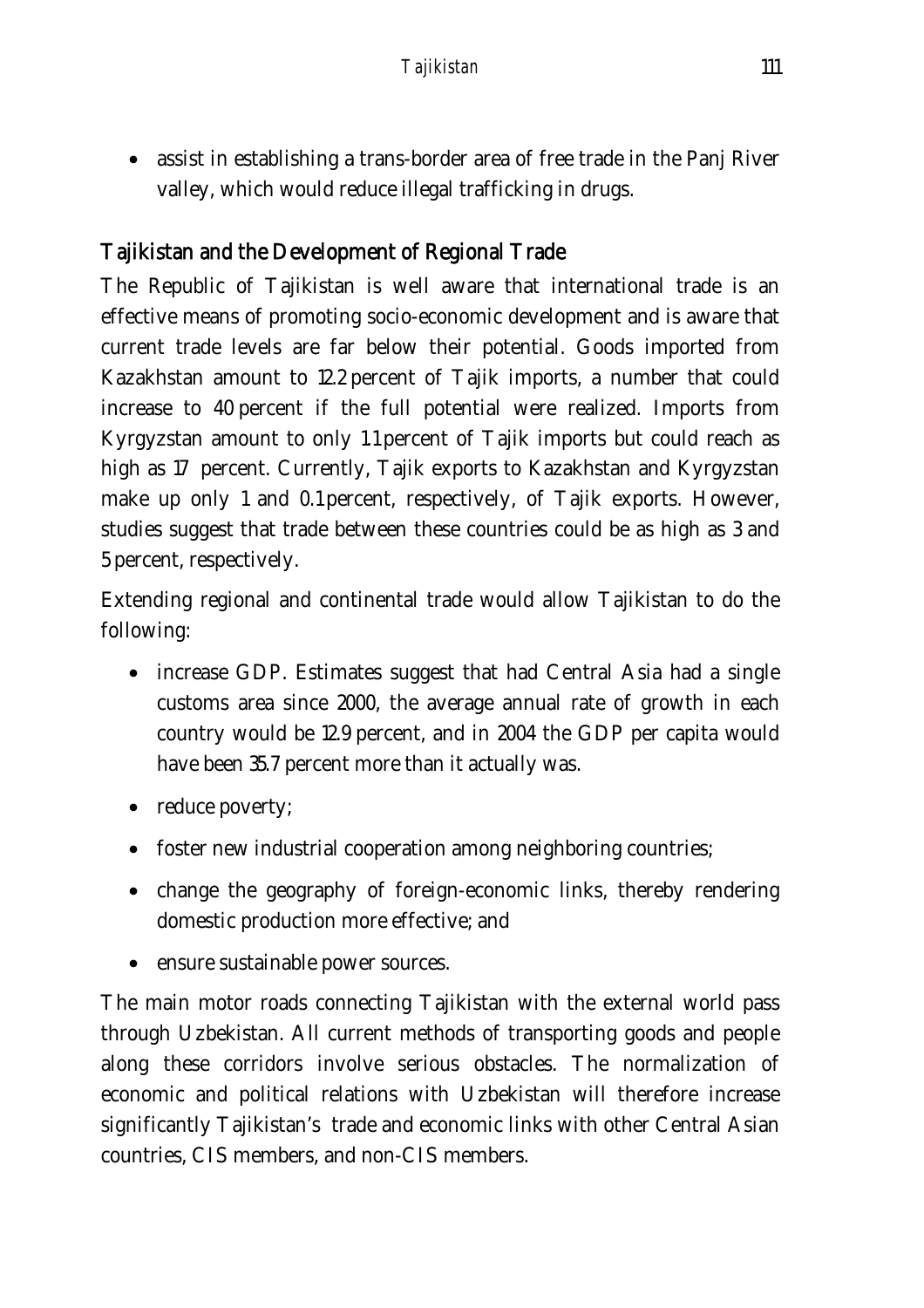In addition, Tajikistan's small- and medium-sized businesses have a particular interest in the Uzbek market, especially in agriculture. Eliminating obstacles to the transport of Tajik goods will allow the increased production of vegetables, fresh and dried fruits, and non-perishables, and the demand for these goods will significantly increase in Uzbekistan. A similar scenario would occur in both Kyrgyzstan and Kazakhstan.

#### Trade between Tajikistan and other Central Asian Countries

Among Central Asian countries, Tajikistan's biggest trading partners are Uzbekistan and Kazakhstan. However, trade relations with these countries are not developing evenly. Exports to Uzbekistan were \$4.2 million in 1991, \$7.7 million in 1993, \$190.7 million in 1996, and \$65.9 million in 2004. Exports to Kazakhstan were \$7.2 million in 1991, \$12.5 million in 1993, \$24.3 million in 1996, and \$3.5 million in 2004. Exports to Kazakhstan fluctuate considerably.

The rapid growth of trade between Tajikistan and Asian countries is the result of dynamic economic relations with Iran and, in particular, with Turkey. In 2004, exports to these two countries made up 89.2 percent of Tajikistan's total exports to Asia. Between 1998 and 2003 exports to Iran quadrupled from \$13.6 million to \$51.4 million, (in 2004 this number dropped to \$29.6 million), and to Turkey they grew from \$0.4 million to \$193.2 million, i.e., by 483 times (in 2004, exports dropped to \$139.7 million).

Tajik exports to China are growing, albeit slowly. Over the last three years exports to Afghanistan have grown considerably (\$0.6 million in 1998, \$3.1 million in 2001, \$6.3 million in 2002, and \$7.7 million in 2004). The volume of exports to Afghanistan could be increased from \$80 million to \$100 million within the next few years.

From 1991 to 2004 Tajik imports from Uzbekistan increased 26.8 times but the volume has fluctuated greatly. The total was \$6.3 million in 1991, \$65.4 million in 1993, \$261 million in 1997, and then \$150.7 million in 2001, and \$168.8 million in 2004. The primary cause of such drastic fluctuations remains the volatile political climate between the two countries.

Tajik imports from Kazakhstan have also fluctuated, but not by as much as those from Uzbekistan. Imports from Kazakhstan amounted to \$5.5 million in 1991, \$26.5 million in 1995, \$95.8 million in 2003, and \$152.8 million in 2004.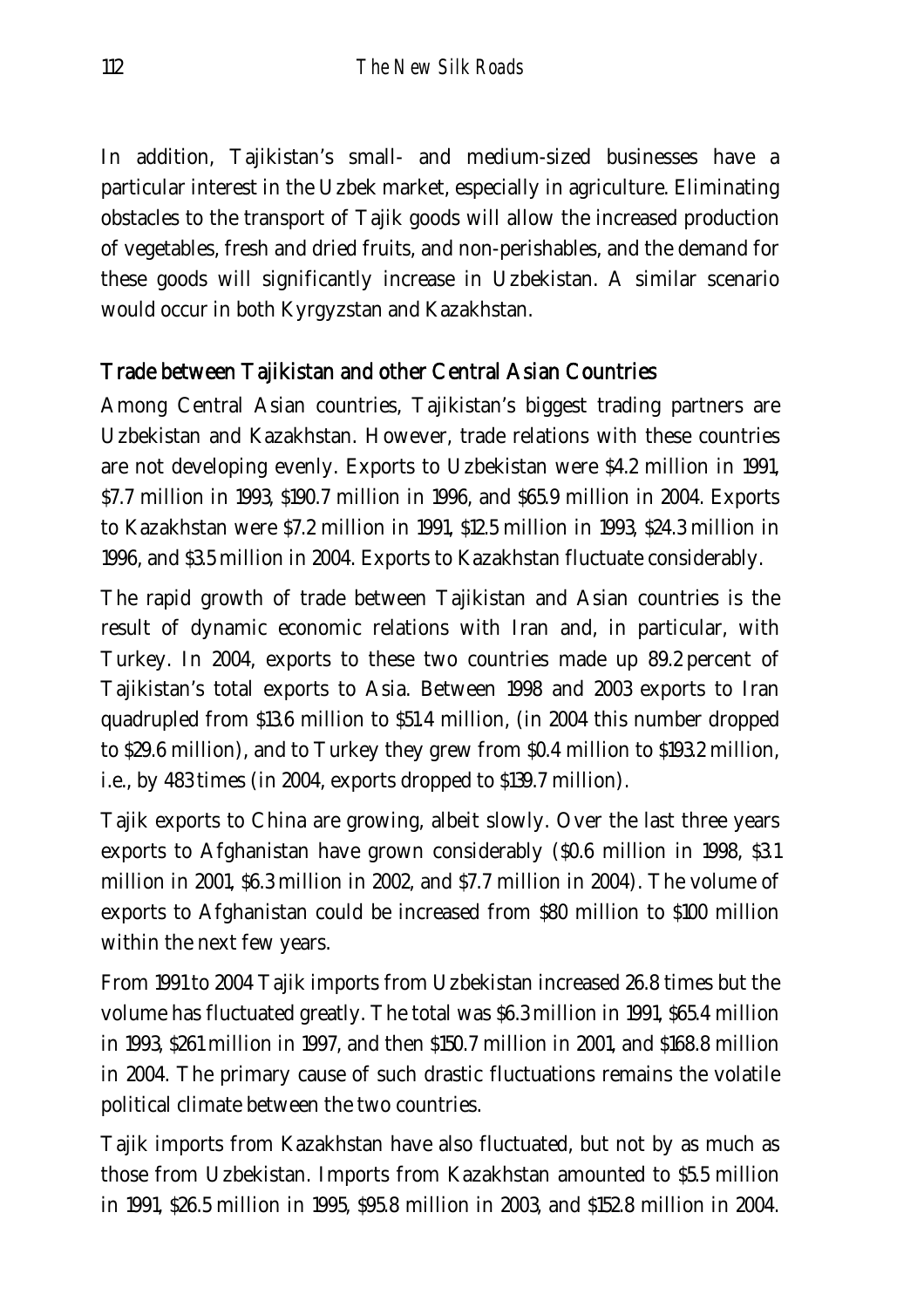The volume of imports from Kazakhstan nearly doubled in the first halfdecade of the new millennium. The largest single purchaser of Tajik products is China at \$57.0 million annually. China is followed by Turkey, at \$37.9 million; Iran, with \$26.3 million; the UAE at \$16.2 million; and India with \$3.3 million.

There is a considerable gap in Tajikistan's balance of trade. Exports to Turkey exceed imports by a factor of 37. For Uzbekistan the ratio is 2.6, for China it is 9.3, and for Kazakhstan the ratio is 43.6.

Tajikistan's trade with neighboring countries in 2004 was as follows: it imported from Kazakhstan 280,100 tons of wheat and wheat flour, 80,200 tons of coke, 64,600 tons of oil products, and 48,400 tons of chemical fertilizers. $^1$  In the future, the import of wheat could be reduced if Tajikistan's government remains committed to increasing domestic production. If a coke plant is put into operation in the Zerafshan valley, then the import of coke for aluminum production will no longer be necessary. Conversely, the import of oil products and chemical fertilizers (phosphatic manure) from Kazakhstan would need to be increased proportionally if the goal is the development of the above-mentioned industries.

Meanwhile, Tajikistan exported to Kazakhstan 8,400 tons of fruit juice and 298 tons of aluminum and transformers. Tajikistan could expand the export of dried fruits and canned fruits and vegetables, aluminum, fresh flowers, fermented tobacco, cotton fiber, and cotton and silk yarn. Proper diversification of trade through these products could improve the balance of trade between these countries.

Tajikistan by 2005 was annually importing from Kyrgyzstan printed materials worth \$14.1 million, 66,400 tons of asbestos products, and electric bulbs. More recently, the Tajik government has encouraged the rapid development of its own printing industry and the rehabilitation of the construction materials industry. If these projects are implemented, Tajikistan will not need to import asbestos or such printed materials, as texbooks. Meanwhile, through diversification Kyrgyzstan will be able to increase its exports.

 $\overline{a}$ 

 $^{\rm 1}$  Tajikistan: 15th year of independence. Statistical Report. Dushanbe, 2006, p.p. 370-386.  $\,$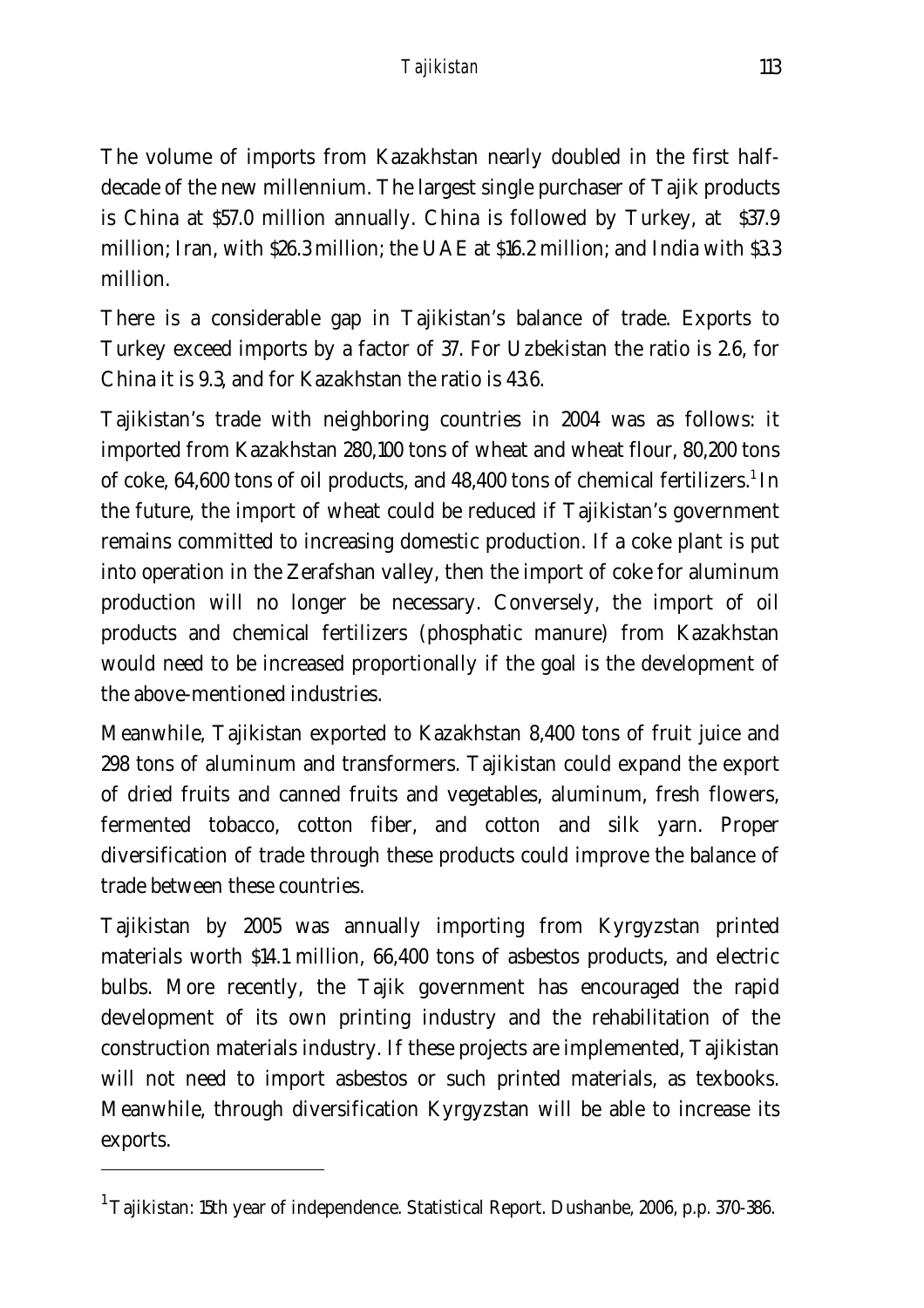There is much potential for greatly increasing Tajik trade with Turkmenistan. Tajikistan needs sulfur from Turkmenistan while Turkmenistan needs chemicals, construction materials, marble and granite, transformers, vegetables and fruit juices from Tajikistan. Future growth of Tajik imports of all products from Turkmenistan is all but guaranteed, although this could be impeded by Uzbekistan's obstructionist policy of inhibiting transport and not allowing pipelines from other countries to cross its territory.

By 2005 Tajikistan was exporting to Uzbekistan 2,200 tons of aluminum hydroxide, 4,700 tons of cotton fiber, and power. In addition 1.5 billion kwt/h of electric power, as well as aluminum, and medicines are smuggled from Tajikistan to Uzbekistan. Moreover, illegally exported Chinese consumer goods flow from Tajikistan to the neighboring Uzbek provinces of Surkhandarya and Kashkadarya. A recent survey shows that over 40 percent of goods, imported illegally from China to Tajikistan are re-exported illegally to Uzbekistan. The volume of smuggled goods from Tajikistan to Uzbekistan far exceeds the officially declared figure.

Tajikistan and Uzbekistan have great potential for a rapid increase in their mutual trade. If Uzbekistan were to remove its undeclared economic blockade on Tajikistan, and if visa restrictions were abolished between the two countries, as well as landmines cleared along the shared border, then the potential for growth would be impressive.

### Evolution of Tajikistan's Foreign Trade Policy

The President of Tajikistan determines the main lines of the country's foreign trade policy. The government of Tajikistan, through the Ministry of Foreign Affairs and other ministries, carries out that vision. The Ministry of Economy and Trade, the Ministry on State Revenues and Dues, and the National Bank of Tajikistan are in charge of executing foreign trade policy.

Since independence Tajikistan's trade regime has made progress towards liberalizing the internal market. The state's monopoly over foreign trade was abolished in 1991. Customs tariffs changed frequently, though the external economic policy did not undergo any noticeable changes. Between 1994 and 2003 customs tariffs changed three times. The unrestricted liberalization of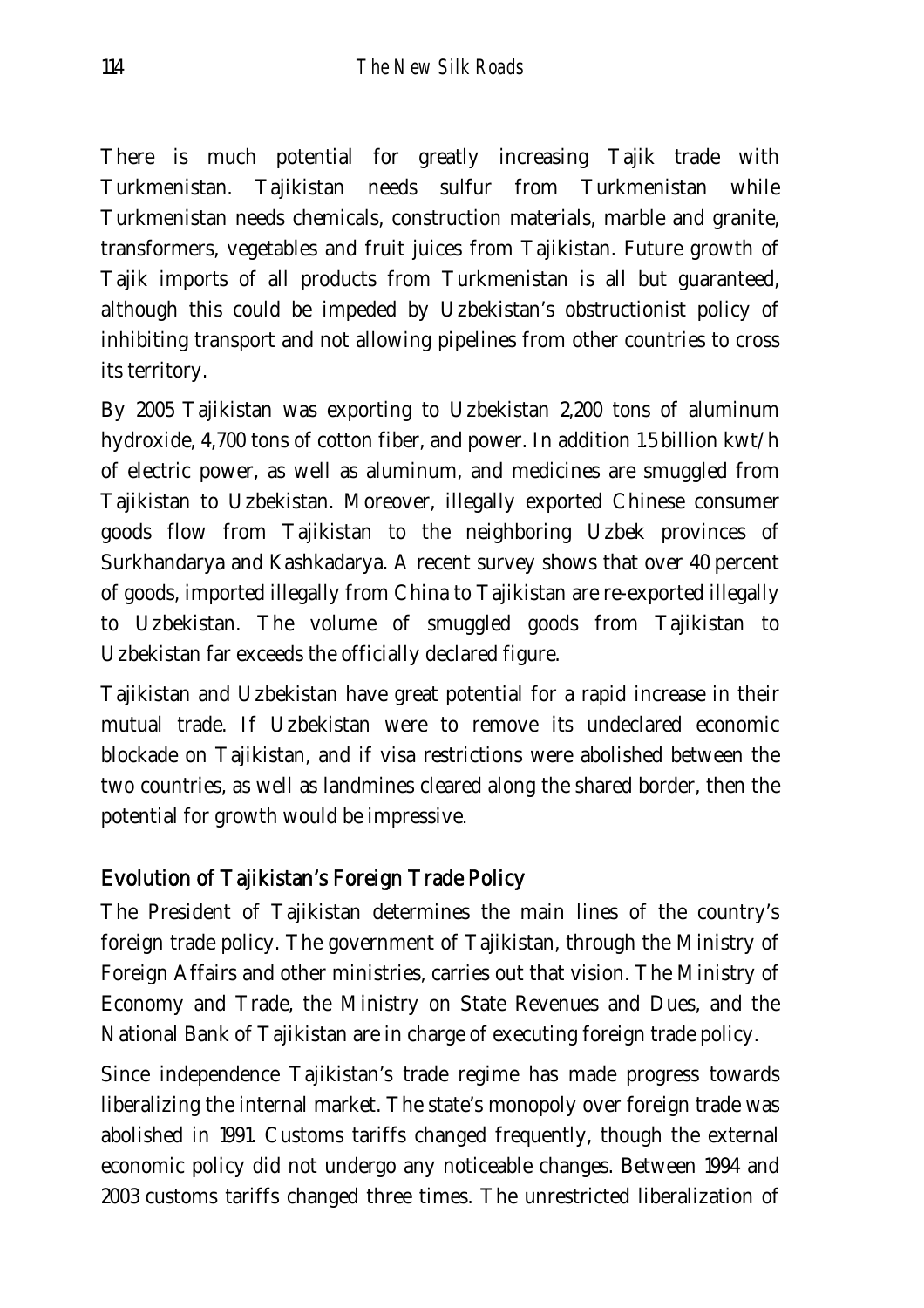foreign trade had already forced the closure of some leading industries, some of them major employers.

|                                                | <b>September</b><br>1997 | June<br>1998 | <b>January</b><br>1999 | April<br>2000 | October<br>2001 | April<br>2002 | November<br>2003 |
|------------------------------------------------|--------------------------|--------------|------------------------|---------------|-----------------|---------------|------------------|
| Average arithmetical<br>rate of customs tariff | 16.0                     | 16.0         | 25.5                   | 16.4          | 11.2            | 2.3           | 7.5              |
| of<br><b>Maximum</b><br>level<br>tariff        | 30.0                     | 30.0         | 60.0                   | 60.0          | 30.0            | 5.0           | 15.0             |
| tariff<br>of<br>Quantity<br>corridors          |                          | 10           | 8                      | 3             | 4               | 4             | 4                |

*Rates of Custom Duties—from 1997 to 2003* 

The table shows the drastic fluctuations between customs tariffs, their average percentage, and the maximum levels. Such fluctuation shows the lack of understanding of the aims and tasks of customs and of foreign economic policy generally.

The most recent custom tariff of 23 November 2003, includes revisions made to correct past mistakes. It prioritizes export-oriented industries, even when such industries are not subsidized by the Tajik government. The present customs tariff is the result of a more complete consideration of interests of the society and of the leading traders and associations. It is genuine instrument for regulating trade policy in both internal and external markets.

The Tajik legislation sets down registration requirements for those involved in foreign trade. Registration cards are issued by the Ministry of Economy and Trade and carry an expiration date. In addition, exporters are obliged to have a taxpayer's identification number (TIN) to ensure proper tax collection in accordance with the tax code.

Tajikistan has no tariffs on exports but the customs legislation stipulates quantitative restrictions on exports, which have yet to be specified. The legislation also sets quotas on ethyl alcohol, and alcohol and tobacco products. Minimum export prices, voluntary restrictions on exports, and

 $\overline{a}$ 

 $^2$  Calculation on the base of official statistical dates.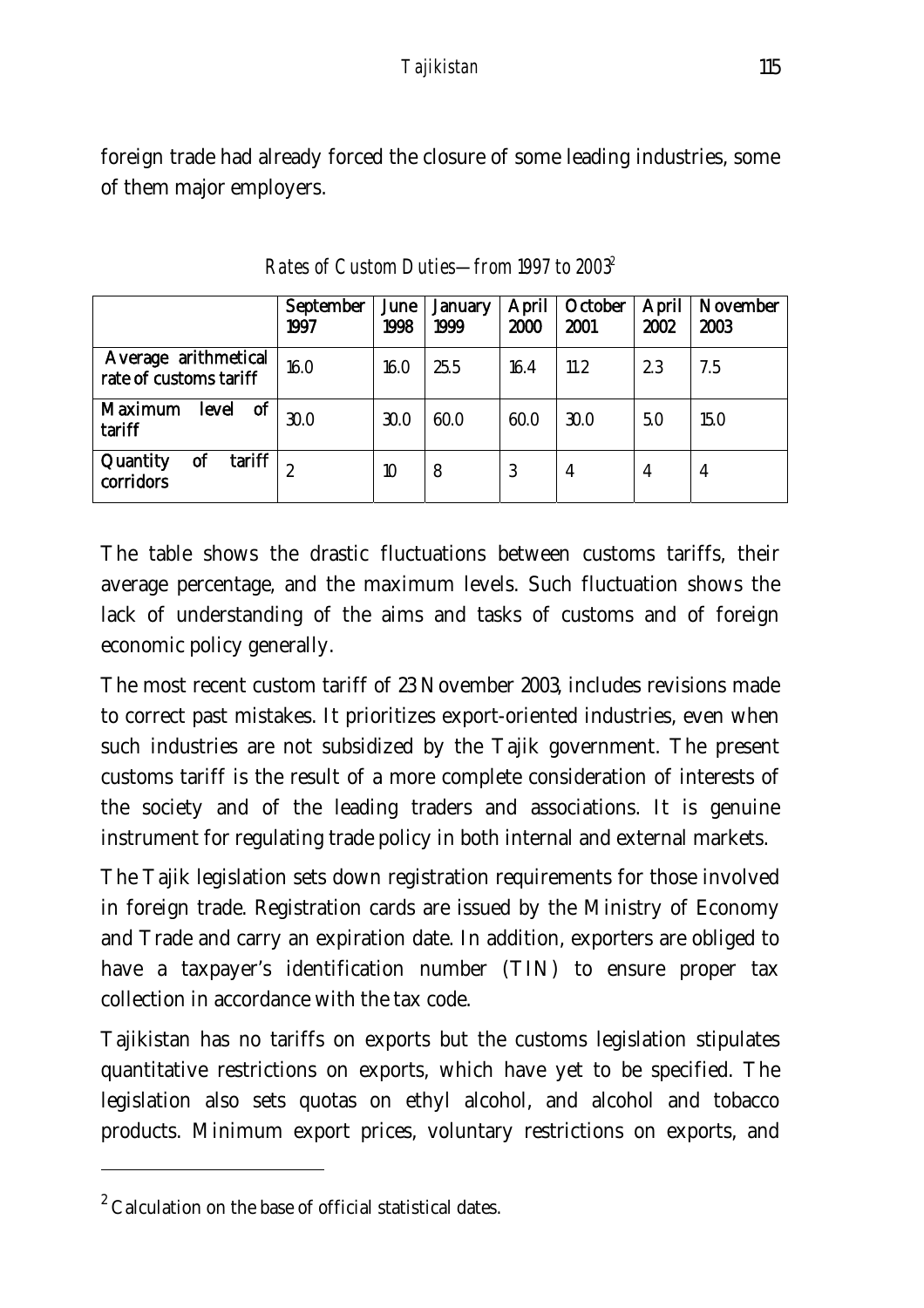other market regulations are also stipulated by the legislation but have not been applied in practice. At the same time, the Republic of Tajikistan does nothing to encourage exports. The legislation to date provides no specific measures for encouraging the export by individuals.

Presidential decrees of 27 June 1995 and 10 February 1996 require that raw materials must be sold at prices fixed by the Republic Commodity and Raw Materials Exchange, taking into account world market prices. This requirement affects products as diverse as cotton fiber, aluminum, ores, precious metals and stones, scrap-iron, tobacco, leather, chemical fertilizers, geranium oil, natural honey, medicinal herbs, and snake venom. Such requirements dramatically confine Tajikistan's foreign trade. Moreover, the country offers no export credits and prohibits barter transactions. Tariffs of 0 percent, 5-10 percent, and 10-15 percent are currently in effect, amounting to about 6.7 percent of the value of total exports.

#### Barriers to Intraregional Trade

High border taxes including value-added tax (VAT), excise-duties, customs duties, and collections for customs service, are a serious barrier to trade. Taken together, they make up between 35 and 45 percent of the cost of goods. This heavy tax burden, forces importers to seek ways of concealing data. Importers and customs officers deliberately collude in order to understate costs. Estimates put the resulting lost revenue at between \$250 and \$300 million each year.

Another barrier to export/import operations is the amount of paperwork that producers face. They must produce sixteen documents for trade officials. As corruption is widespread in the country, an importer/exporter has to pay bribes to obtain almost all these documents, with the informal fees far exceeding the formal ones. One example of this inefficiency is the required certificate on quality issued by Tajikgosstandart, for all goods not manufactured in Tajikistan. Organizations, in charge of issuing the various certificates, create obstacles to importers/exporters for the purpose of generating bribe revenue. High taxes and formal and informal fees increase the market price of goods, and cause numerous bankruptcies.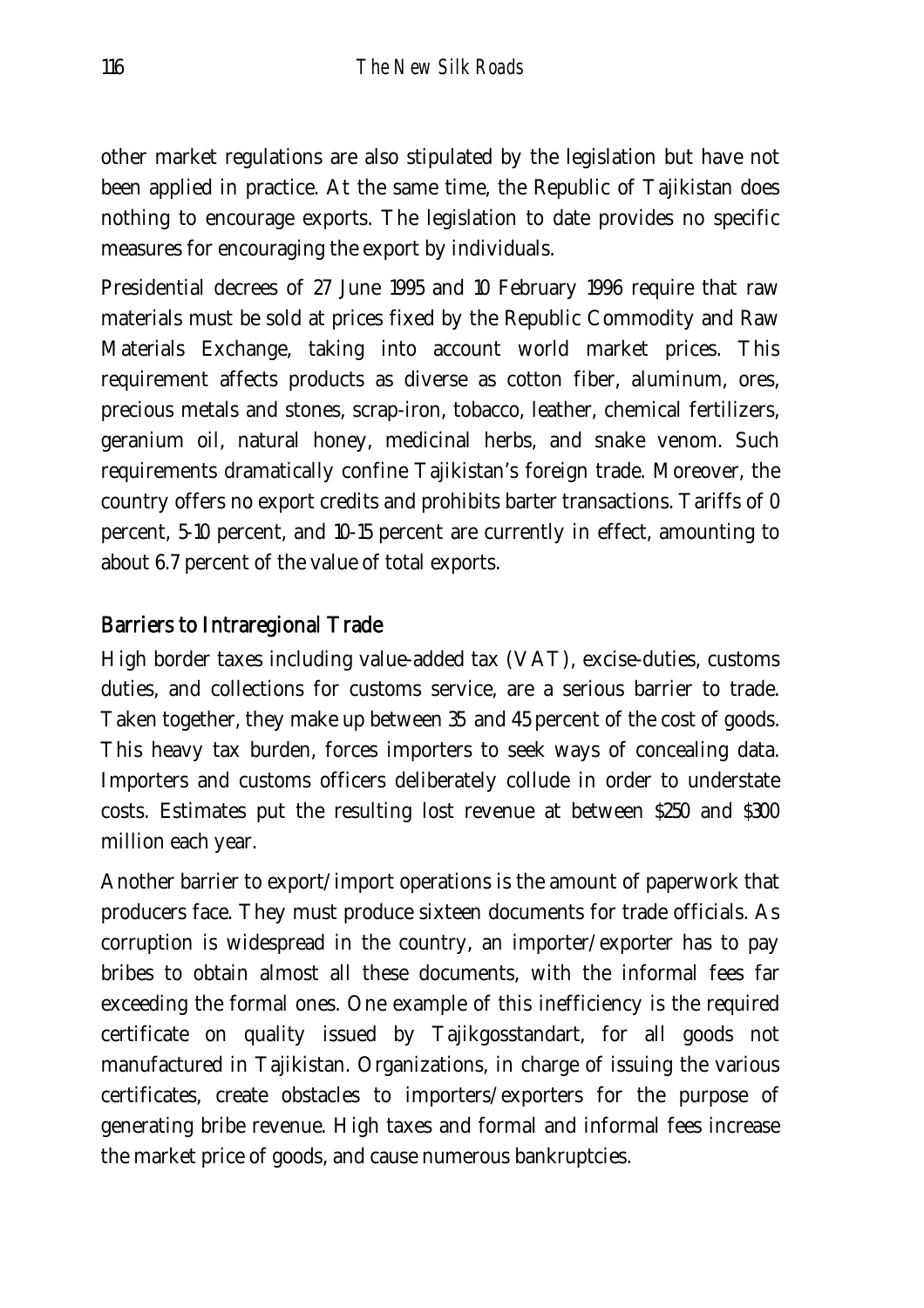Another significant barrier to regional trade is the range of customs duties charged by each country. This is particularly significant for trade between Tajikistan and Uzbekistan. Until recently, the official rate of customs duties for goods imported to Tajikistan was 5 percent, i.e., a unified customs tariff was in effect. But Uzbekistan did not apply this principle, and the maximum duty reached 19 percent. According to the recently revised customs tariff, the maximum rate of customs duties in Tajikistan can be 15 percent, while the maximum rate of customs duties in Uzbekistan can now reach 70 percent, thanks to Uzbekistan's strategy of import substitution. Obviously, this is much more beneficial to Uzbek entrepreneurs doing business in Tajikistan than to their Tajik counterparts in Uzbekistan. This helps account for the trade imbalance between the two countries.

As a result of these unilateral actions by Uzbekistan, some industries in Tajikistan are incurring great losses. For example, Uzbekistan has for ten years demanded pre-payment for the cost of transporting alcohol and alcohol products across that country. Alcohol exporters must deposit the sum in an Uzbek bank and do not receive it back until the shipment crosses another border.

Tajik vintners suffer badly from this procedure. No deposits have been returned during the five years since the procedure was adopted. Uzbek authorities simply keep the money, citing the need to pay off Tajikistan's debt. This situation has led to the extinction of winemaking in Tajikistan. Hundreds of thousands of hectares of vineyards in the Hisor, Vakhsh, Yavan and Obi Kiik valleys have been converted into dry lands for growing crops, which are up to a twentieth as productive financially.

A similar situation exists with the Isfara Chemical Plant, which manufactures explosive materials used in the construction of mines, roads, railways, irrigation canals and other structures. Following independence, Uzbekistan outlawed the export of these explosives through its territory, which is the only possible route for exporting this product to the North. The plant used to manufacture up to 300,000 tons of explosive material prior to the break up of the USSR, and the price ranged from \$745,000 to \$810,000 per ton. For transiting such consignments through Uzbekistan, the Uzbek customs and railway services require more than 20 documents and even if all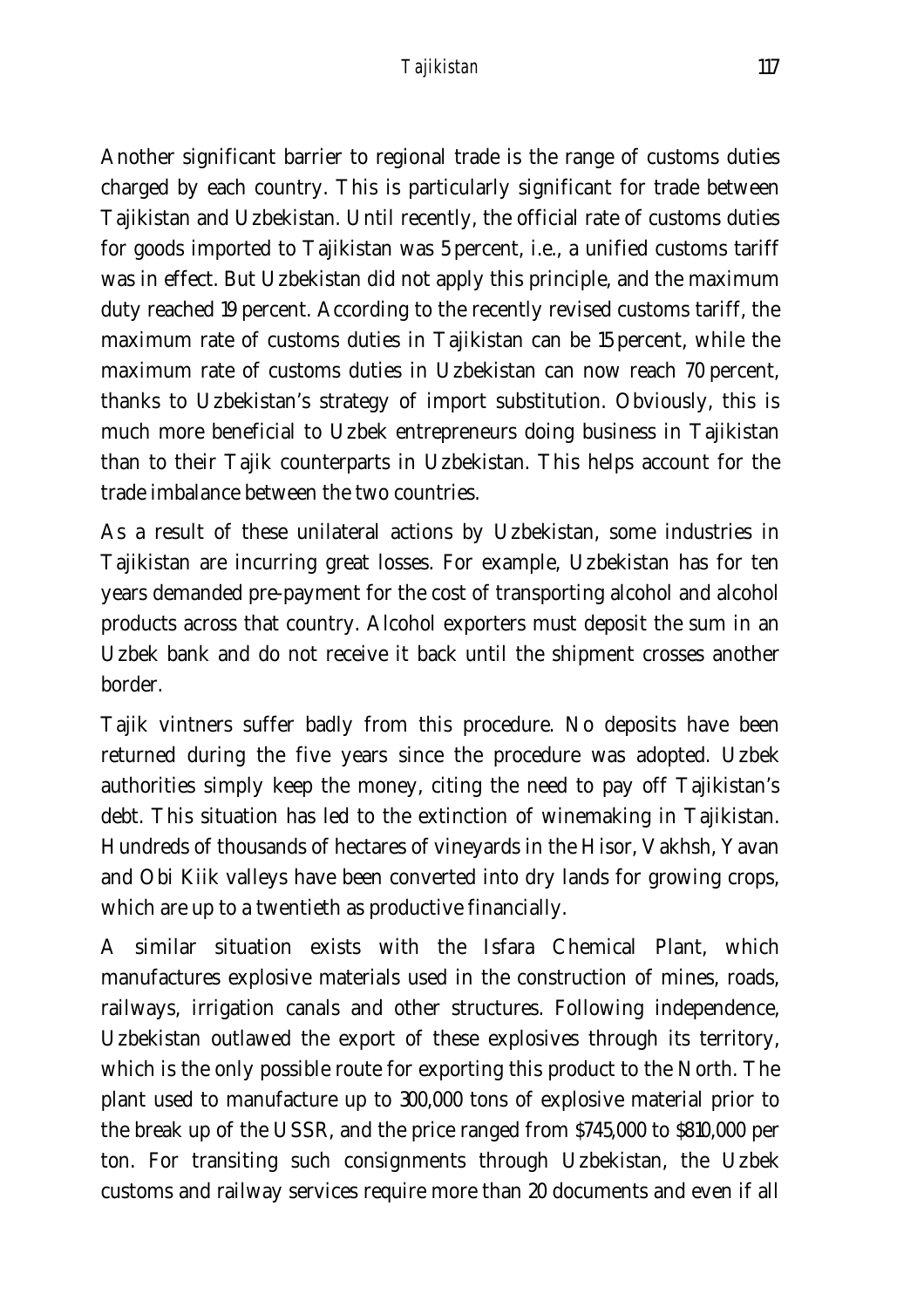necessary documents are submitted, they may still refuse transit. Exporters of perishable fresh vegetables, fruits, and citrus also incur great losses when their goods cross the Tajik-Uzbek border.

The total losses incurred by Tajikistan between 1992 and 2004 as a result of all such actions by Uzbekistan exceed \$15 billion.

These many barriers have resulted in trade deficits with all Tajikistan's main trading partners, including Uzbekistan, Kyrgyzstan, Kazakhstan, Turkmenistan, and Russia. In addition to the above-mentioned barriers, the amount of contraband crossing Tajik borders has increased, costing Tajikistan an additional \$5 billion annually. If the government could find a way to eliminate these barriers, it could reduce poverty by 35 to 40 percent.

Between 1992 and 2004, Tajikistan and Turkmenistan concluded seventeen agreements. The most important of which concern trade and economic cooperation, and long-term economic cooperation. They envisage the expansion of mutual trade, increased delivery of oil products, joint control over the flow of the Amudarya River, and the diversification of trade. However, these agreements have not been successful, as is evident from the constant decline in trade in recent years. The commodity circulation between the two countries fell from \$73.3 million in 2001, to \$41.3 million in 2004.

Bilateral relations between Tajikistan and Uzbekistan were secured in an agreement on eternal friendship, signed on 15 June 2000. The real relationship between them, however, is such that the agreement has become the subject of caustic jokes. Between 1992 and 2004, Tajikistan and Uzbekistan signed fortyseven documents on trade and economic cooperation. These documents remain a dead letter, however, and Uzbekistan maintains its economic blockade of Tajikistan. Almost all border passages have been mined, leading to the death of hundreds and the injury of thousands.

Between 1999 and 2004, commodity circulation between Tajikistan and Uzbekistan fell by 1.9 times, exports to Uzbekistan dropped by 2.7 times, and imports from Uzbekistan fell by 1.6 times.

Thirty one bilateral agreements regulating trade and cooperation exist between Tajikistan and Kyrgyzstan. A Tajik-Kyrgyz Intergovernmental committee on the construction and improvement of highways between the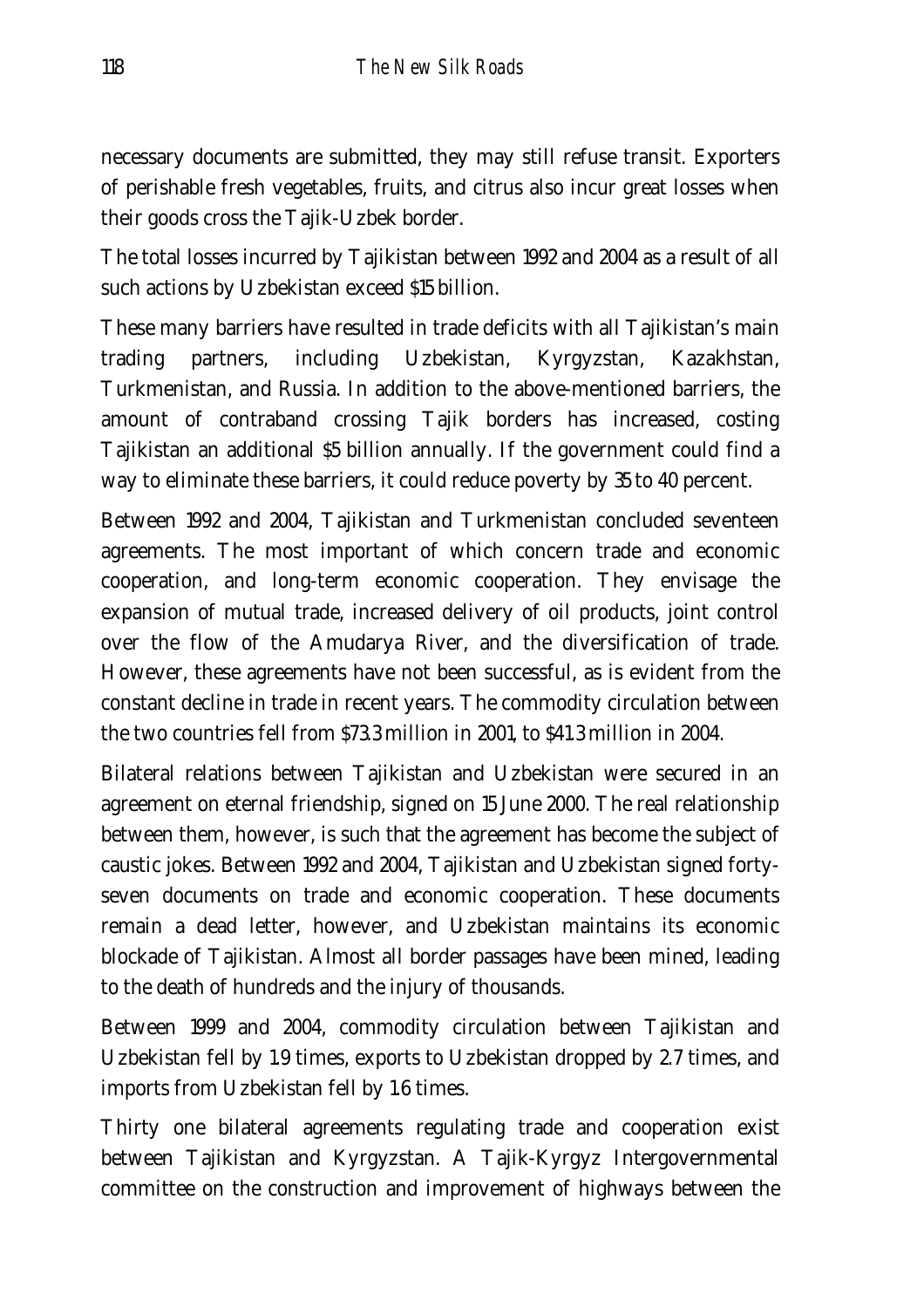two countries and on the diversification of trade was set up in 1994. However, concrete results are all but nonexistent. Trade turnover between Tajikistan and Kyrgyzstan fell by half between 1996 and 2002; Tajik exports to Kyrgyzstan fell 2.9 times, and imports were reduced 1.4 times. Between 2002 and 2003 the situation briefly changed, with commodity circulation increasing by 3.5 times and imports from Kyrgyzstan increasing by 5.2 times. Exports to Kyrgyzstan remained at the same level, however. Notwithstanding these problems, there is evidence that the potential for trade between Tajikistan and Kyrgyzstan is great.

Tajikistan and Kazakhstan have signed twenty-nine documents touching on various aspects of trade and economic cooperation, but most of these have not been implemented. The further development of trade and economic cooperation will depend on long-term deliveries of aluminum from Kazakhstan's Pavlodar Aluminum Plant to the Tajik Aluminum Plant, as well as deliveries of uranium-rich raw materials to the Vostokredmet Company located in Khujand.

Unlike other countries in the region, commodity circulation between Tajikistan and Kazakhstan is growing, having increased 1.85 times since 1997. This progress sharply aggravated Tajikistan trade deficit however and worsened Tajik-Kazakh trade balance. Since 1997, the export volume from Tajikistan to Kazakhstan declined 3.5 times, while the import volume from Kazakhstan increased 1.7 times. The rate of exports from Tajikistan was 22.4 percent of the total trade turnover between the two countries in 1997, but fell to 4.6 percent in 2004. The rate of imports from Kazakhstan increased from 77.6 percent to 95.4 percent during the same period. Such trends are alarming and harmful to Tajikistan. Tajikistan is capable of balancing its trade relations with Kazakhstan, but for now all efforts to do so have been insufficient.

#### Transportation Problems

During Soviet times the annual volume of cargo crossing the Tajik/Uzbek border in the Zeravshan Valley reached 175,000 tons. No less than 75,000 tons of the concentrate coming out of the Varzob ore mine were transported for processing to the Kadomhaiski facilities in Kyrgyzstan. In addition, 200–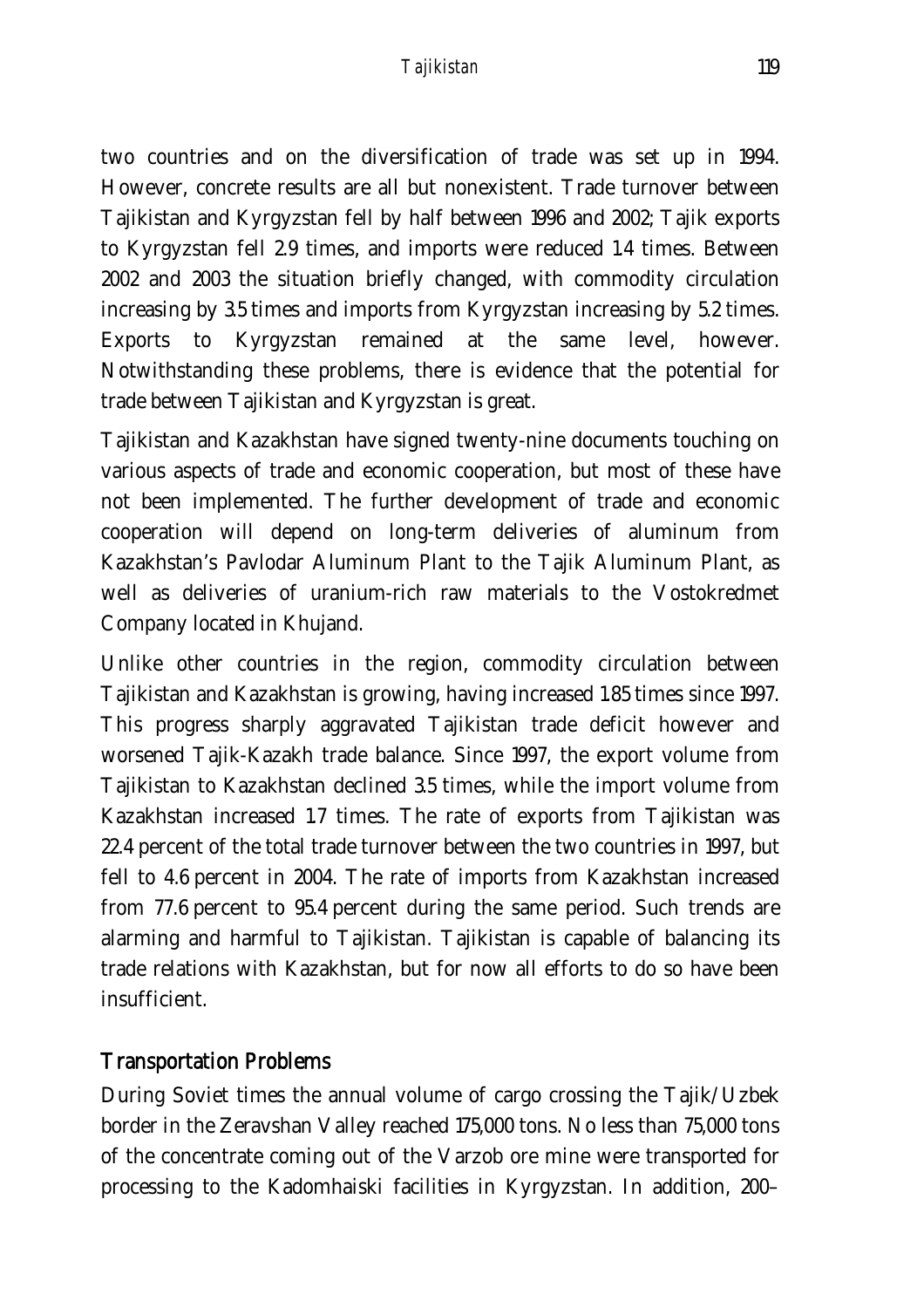250,000 tons of ammonal (explosive material) produced by the Isfara Chemical Plant were transported through Uzbek territories, to be used for mine, tunnel, road, and railway construction. Today, this trade has ceased, at a cost to Tajikistan of \$1.5 billion annually.

Truck transport from Uzbekistan to Kyrgyzstan has also ceased. Concentrates of antimony and mercury are now transported from Khudjand by railway, increasing the cost of processing. Uzbek authorities have also put an end to cargo transit from Khudjand to Tajikistan's Badakhshan region via the Fergana Valley.

During Soviet times there was also an extensive private trade relationship between Kazakhstan, Kyrgyzstan, Turkmenistan, and Tajikistan. Tajik traders, especially from the northern regions of the republic, sold fresh and dried fruits in all regions of Kyrgyzstan and Kazakhstan and also in the southern and eastern regions of Russia. The volume of such deliveries was huge. According to available statistics, traders from the Zeravshan Valley sold up to 45,000 tons of apples and pears and 3,500 tons of dried fruit annually. These numbers are for production in a single valley. Restrictions on the export of lemons, pomegranates, figs, pears, dried fruits, fresh flowers, vegetables, and wine cause huge losses for Tajikistan. Today hundreds of tons of fresh flowers, lemons, and fresh stone-fruits wait at inefficient border crossings, a process which can take several days. After the slow so-called antinarcotics check, many of these products are worthless and have to be sold at below-market prices. According to preliminary data, estimates of the deterioration of fresh production owing to unreasonable border delays cost Tajikistan \$28–31 million annually.

Goods transported from Tajikistan to Kazakhstan must pass through Uzbekistan. The basic transit routes are as follows: Sari-Osiya – Denau – Kitob – Shahrisabz – Samarkand – Djizak – Guliston. The transit route to Turkmenistan is via Sari-Osiya – Baysun – Bukhara – Chardzhou. At present the basic transit route to China is via Aibek – Toshkoz – Chernovka – Dzhambul – Alma-Ata – Khorgos. It is possible that next year, this road will be replaced by a new one that will lie entirely within Tajikistanvia Kulyab – Darvoz – Khorog – Murghab – Kulma – Kashgar. For the southern areas of the country the transit route via Sari-Osiya – Denau – Samarkand –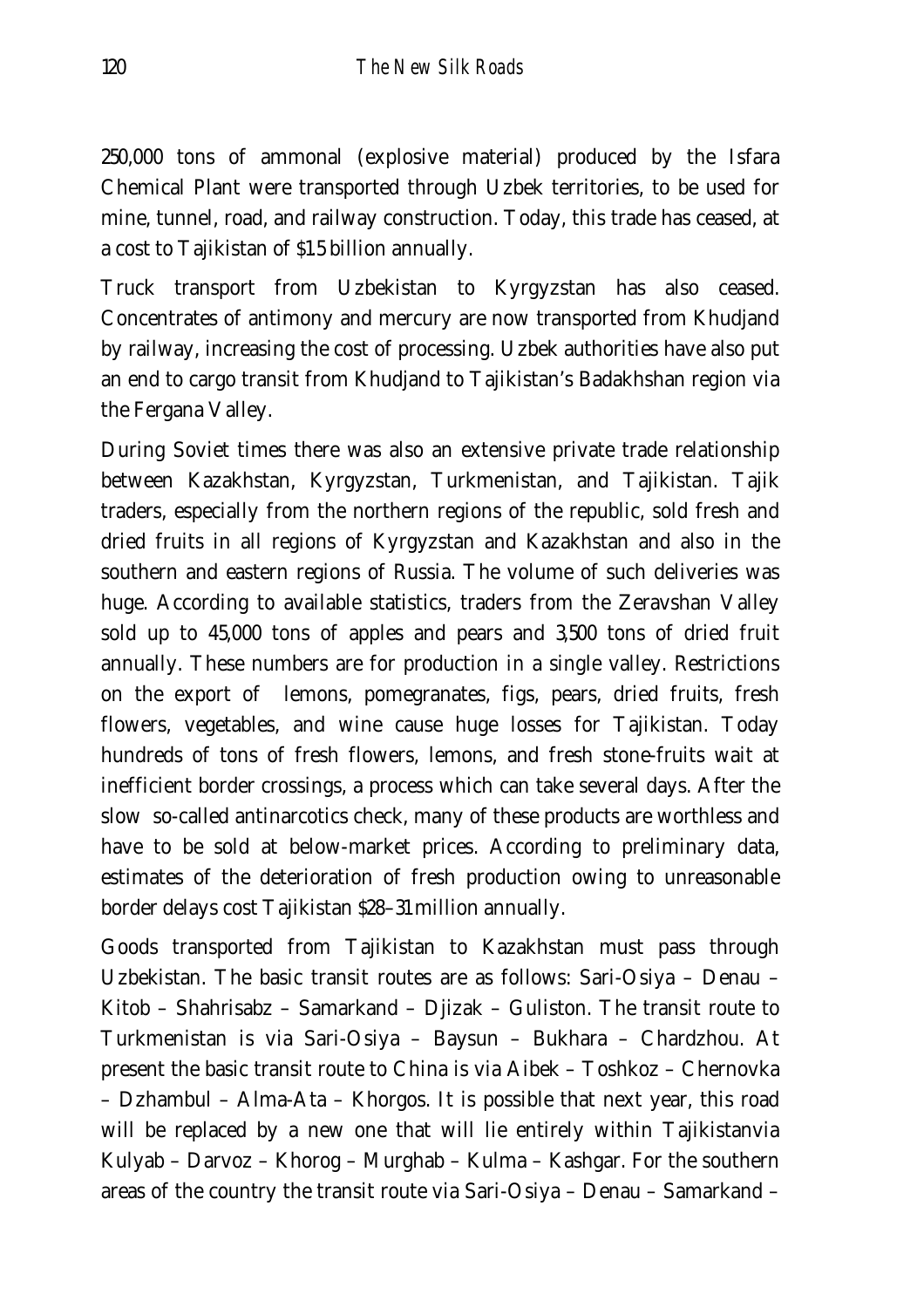Dzhizak – Guliston – Chernovka still functions. However, the economic value of these transit routes has been reduced due to the introduction of restrictive measures on the import of consumer goods to Uzbekistan.

For the last two and a half years, the flow of imported goods from Kazakhstan, Kyrgyzstan, and China has grown thanks to the restoration and expansion of the Osh – Bishkek road. This highway reaches the pass that connects Kzil-Art – Saritosh – Dzhirgatal – Garm – Nurobod – Obi-Garm – Faizobod – Dushanbe. The construction of this higway has not yet been completed but it is being used nonetheless, sometimes with tragic consequences. In 2002, 34 Tajik women returning from Almaty died in a bus crash on this road.

It would be possible to avoid this dangerous highway if the roads through the Ferghana Valley of Uzbekistan were open to the Kyrgyz and Tajik traders. Similarly, accidents could be avoided if the road between Chernovka – Oibek and Chernovka – Sir-Darya was opened.

The transport of goods by trucks tends to be very expensive. Secret surveys of Tajik truckers reveal that Tajik vehicles must pay at least \$100 at each check-point in Uzbekistan. There are four such checkpoints en route between Sari-Asiya and Charjou and eleven en route between Sari-Asiya and Cherneevka. If they refuse to pay, drivers and accompanying persons are subject to physical beating as well as the seizure of their goods and vehicle.

Goods transported out of Tajikistan by trucks are subject to a number of nonofficial fees demanded by police and criminals. The author of this report found that the following payments demanded are standard: en route through Kazakhstan between Chimkent, Karaganda, and Almaty, traffic police require each vehicle carrying less than 20 tons to pay \$200, while the ecological service demands \$30, with no receipt provided. En route between Jambul and Karaganda drivers are stopped at nine separate check-points at each of which vehicles must pay between \$75 and \$100. The most complicated case is the socalled "vehicle escorts" that are unofficially "required" in Kazakhstan. One driver was charged \$350 for an unwanted and illegal escort on the highway between Jambul and Almaty.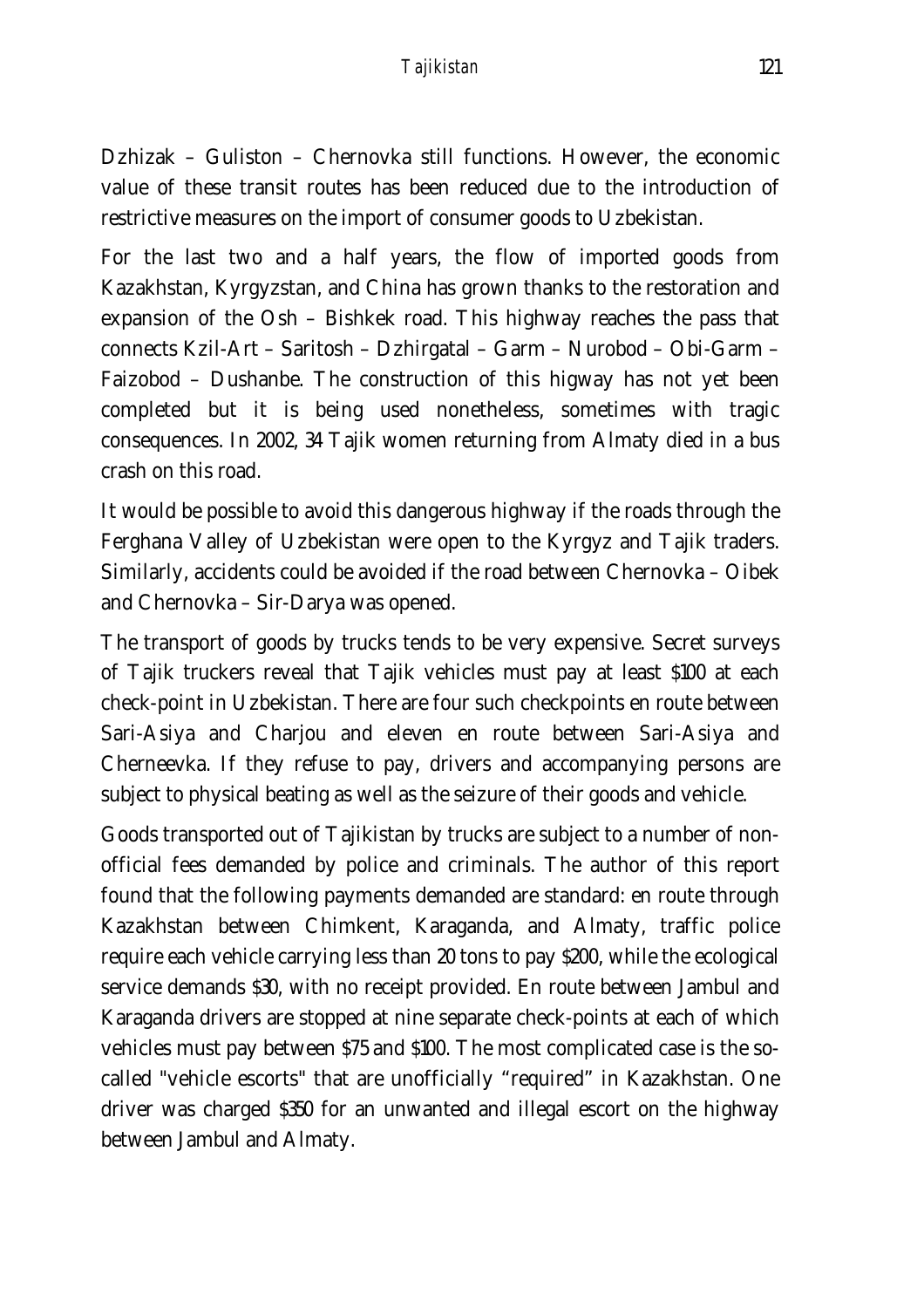Kyrgyz motor transport can operate within Tajikistan without restriction or fees, while Tajik vehicles can do the same in Kyrgyzstan. But Tajik trucks are subject to high official and non-official fees on the territory of Turkmenistan. For entrance into the country, a fee of \$250 is required and an additional fee of \$35 is charged for a so-called "transit visa." There are four police check-points between Sarakhs and Charjon, each of which demands bribes of \$50 to \$70/per vehicle.

Such an approach to trucking in Central Asian countries is a result of neartotal ignorance of norms of international transport communications. Political linkages, imperial ambitions, and the psychology of the "stronger power" also play roles in creating this problem. Uzbekistan's transit policy is designed to protect domestic agriculture and directly undermines Tajik agriculture in that part of Tajikistan where 75 percent of population lives. Tajik agriculture cannot develop without the use of mineral fertilizers. In 2002 the government of Uzbekistan issued a decree banning the export and import of nitric fertilizers on grounds that they could be used in the production of explosives.

Under the pretext of resisting drug trafficking, Uzbek customs officers do everything in their power to prevent Tajik trucks carrying large volumes from entering Uzbekistan. From 1993 to 1999 goods crossing from Tajikistan to Uzbekistan were unloaded at checkpoints and then reloaded onto Uzbek trucks. Under pressure from Tajik entrepreneurs, Tajik border guards and customs officers make concessions to Uzbek truckers, which allowed them to enter Tajikistan with few complications. Such approaches can work but they must be reciprocal.

#### Problems of Transit Mechanisms

Non-official fees account for between 2 and 3 percent of the entire value of Tajikistan's foreign trade . A partial list of such fees would include the following:

- o payments for phyto-sanitary conditions;
- o payment for bilateral road sanctions;
- o border payments involving taxes and fees;
- o fees for the issuance of declaration forms;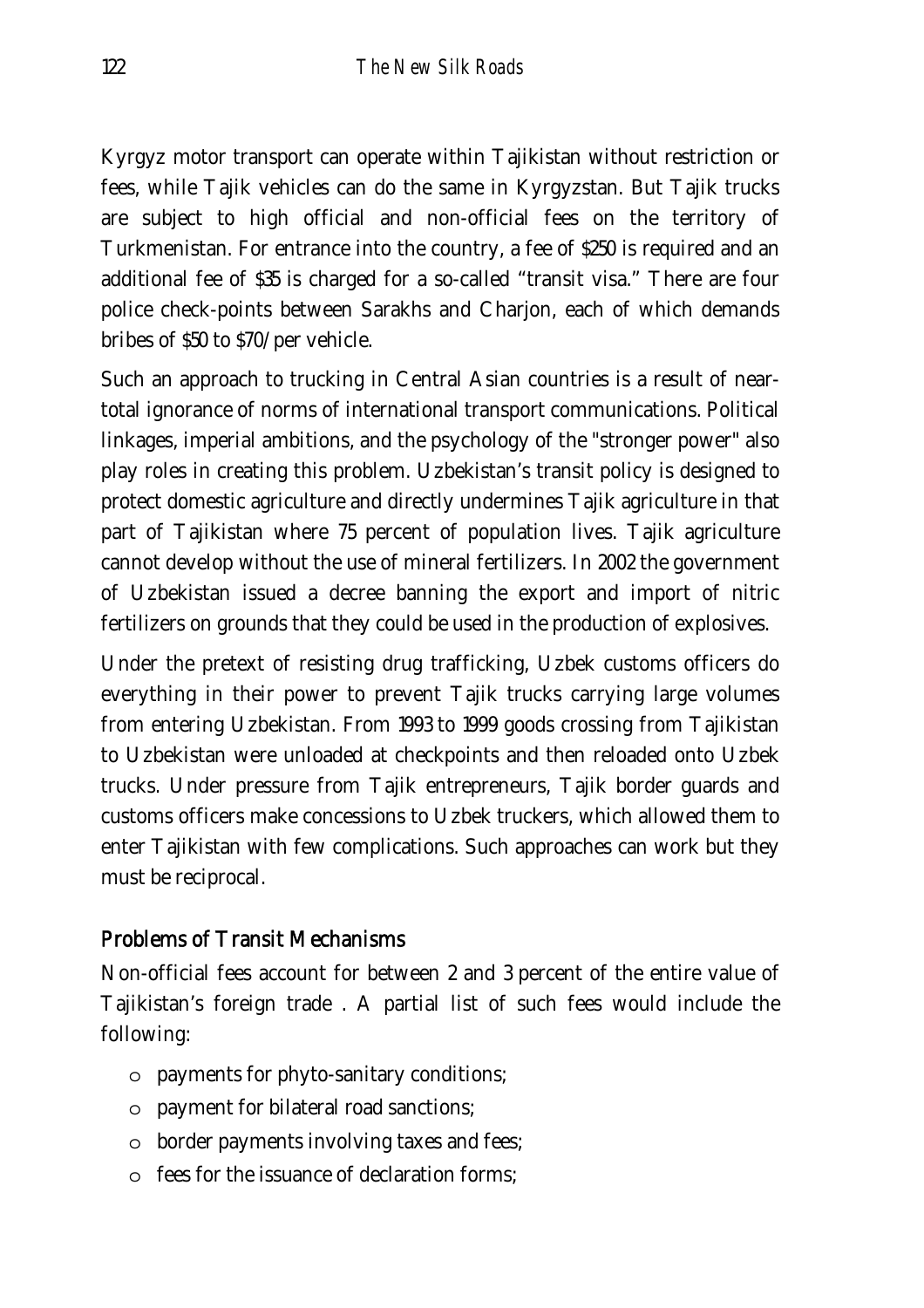- o fees for bridge crossings;
- o insurance fees;
- o payments for escorting goods or passengers;
- o payments for guards;
- o payments for the issuance of approvals by standardization authorities;
- o payments to customs dealers on borders;
- o payments for the traveling speed of vehicles;
- o payments for axel taxes;
- o payments for ecological services;
- o payments for car inspectors; and,
- o payments for police check-points.

Such fees dampen the entrepreneurial spirit in Tajikistan. As a result of the heavy burden of transit fees, the number of bankruptcies in Tajikistan increases every year, and the black market continues to develop and grow.

Professor L. Ojalla has analyzed the long waiting times at border points. He concluded that if trucks were checked in three hours or less, the annual financial savings would amount to approximately \$30 million. Widespread corruption ensures that long waiting times continue and prevents any sort of reform. A major obstacle to the transit of Tajik goods are the "mortgage" requirements for the transport of tobacco, ethyl alcohol, wine and vodka introduced by Kazakhstan and Uzbekistan. Such arrangements do nothing to promote a liberal economy. After Uzbekistan introduced mortgage requirements, the Tajik wine industry collapsed as it relied on exporting to wineries in Kazakhstan and the Russian Federation where the wine was bottled and sold.

#### Trade with Afghanistan

Tajikistan's longest border (1030 km long) is with Afghanistan. Until recently, this border was closed on both sides. Now the situation has changed, and trade and economic relations between Afghanistan and Tajikistan are developing quickly. As the statistics indicate, the total volume of turnovers between the two countries in 1993 was \$10.7 million, but by 2004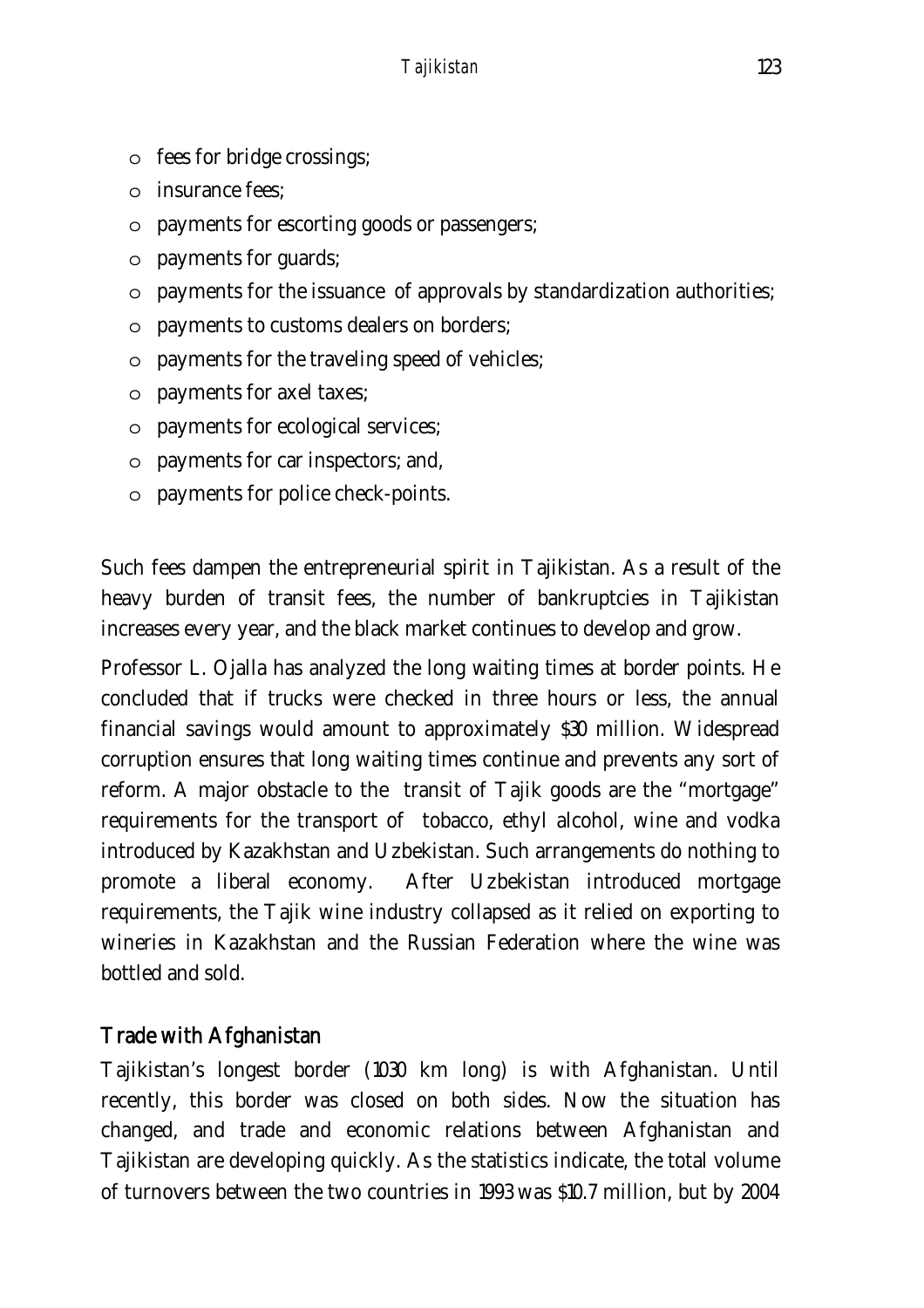this figure had increased to \$63.1 million. In the same time period the volume of exports from Tajikistan increased from \$0.1 to \$6.1 million, and imports increased from \$10.6 to \$57.0 million. $3$  This shows that despite high rates of turnover, the trade balance for Tajikistan is negative. The turnover of goods between these two countries is marked by sharp fluctuations and is not sustainable.

Trade and economic relations between Tajikistan and its southern neighbor are below normal levels, thanks to civil wars both in Tajikistan and Afghanistan. Drug trafficking also has a negative impact on normal trade and economic relations. Prolonged peace and reduced drug trafficking along the borders will go a long way towards improving trade relations between the two countries.

Assistance from the U.S. government and from the Aga Khan Foundation has contributed to the creation of five bridges, connecting the left and right banks of the Panj River. The U.S. government and a number of other countries have provided assistance for the rehabilitation of road infrastructure in Afghanistan. These highways will all become organic parts of international transport corridors, that will connect former Soviet Central Asia with several ports on the Persian Gulf, as well as with industrial cities in Pakistan and northern India.

International transport corridors will connect the countries of the region with major continental economies by the shortest routes possible. At present, 52 such corridors are being constructed within the region. Kazakhstan's president Nazarbaev noted that the most important of these is the "North-South" corridor, which will connect Almaty, Bishkek, Osh, Dushanbe, and Kabul, and on to Pakistan's new port at Gwadar, as well as to India and will become the main transport and trade artery of the region.

When the present author was on a mission in Afghanistan, he was surprised to find that the Afghan portion of this transport corridor is already operational and is functioning successfully. The highway between Sherhon, Bandar, Kunduz, Baglan, Puli, Khumri, passage Salang, and Kabul is now up

 $\overline{a}$ 

 $^3$  Tajikistan: 15 th years of independence. Statistical Report. Dushanbe, 2006, p.p. 339, 345, 363.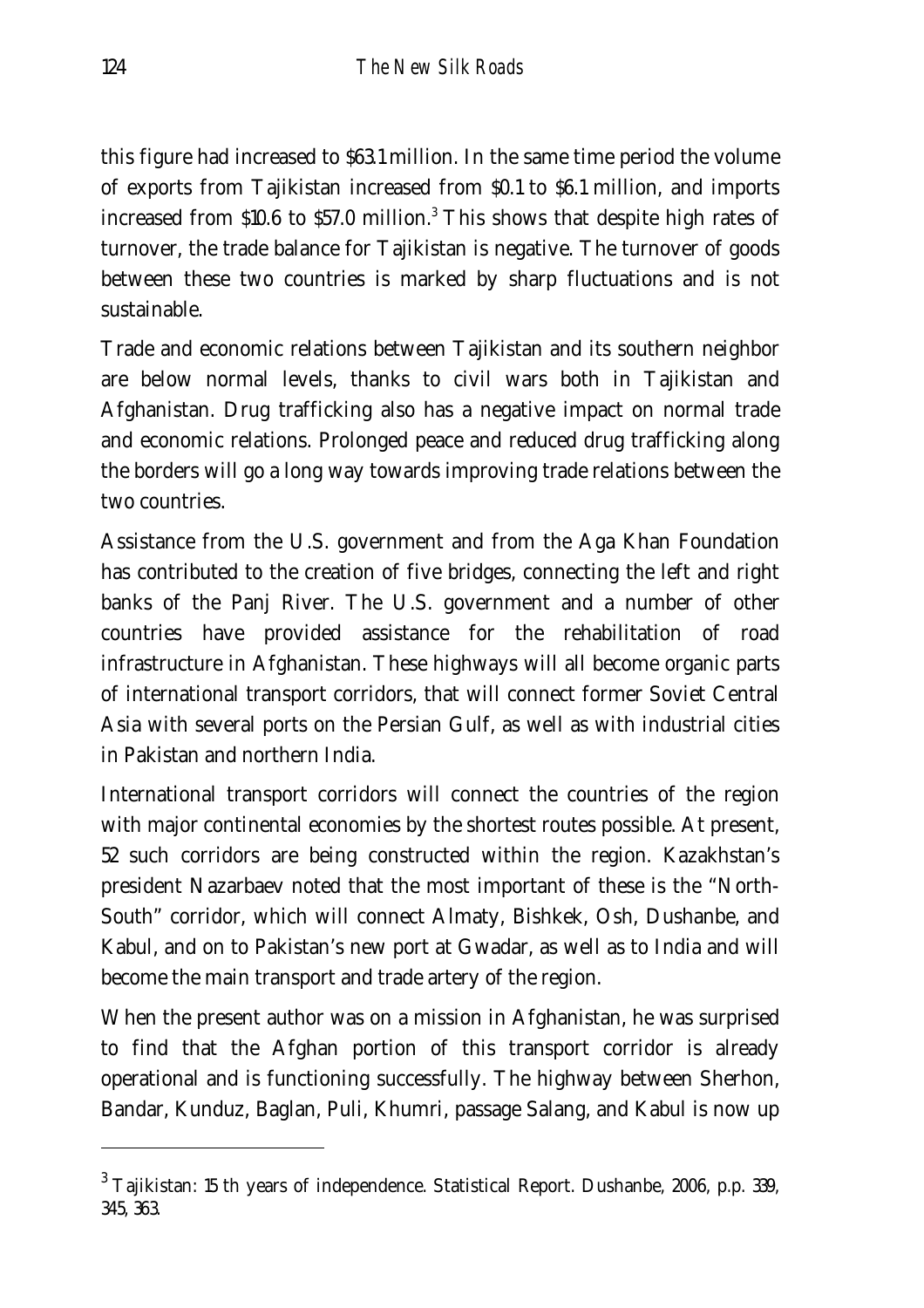to the highest international standards. Due to U.S. financial support, this highway, constructed by Chinese and Turkish companies, was finished ahead of schedule. The corresponding infrastructures, including wayside restaurants, snack bars, motels, and service stations, function along this highway. Another transport corridor connecting the Uzbek city of Termez with Mazar-I-Sharif and Puli Khumri is also near completion.

The prospects for future trade between Tajikistan and Afghanistan are great. It is possible that by 2015 Afghanistan will be able to meet all of Tajikistan's natural gas requirements and a share of Tajikistan's electrical power needs as well, especially once Afghanistan brings to completion the hydro-electric stations at Sangtuda and Rogun.

The challenge of constructing transcontinental pipelines for the transport of oil and gas is a problem not only for Central Asia but for the rest of the world as well. The problem is particularly acute with regards to the construction of a gas pipeline between Turkmenistan and Turkey, and between Turkmenistan, Pakistan and India via Afghanistan, as well as a pipeline across the Caspian from Kazakhstan to Baku and the BTC route.

Beyond these projects, special emphasis should be put on the production and transmission of hydroelectric power. Hydro-electric power, unlike hydrocarbons, is renewable. The productivity of capital invested in hydroelectric development is higher than for oil and gas pipelines. Hydropower is also "greener" than petroleum-based energy. It is worth noting that a large percentage of oil and gas exported from Central Asia is transformed into electric power.

One potential obstacle to harnessing hydroelectric power in the region concerns rights to the water itself. Afghanistan is fencing off part of the Panj River for irrigation purposes. Turkmenistan and Uzbekistan must acknowledge this action and at the same time start utilizing more advanced irrigation technologies. More than 17 thousand cubic meters of water are used to irrigate each hectare of cotton in Uzbekistan, and as as much as 19 and 20 thousand cubic meters in Turkmenistan. By contrast, Israel uses only six thousand cubic meters of water to achieve the same results.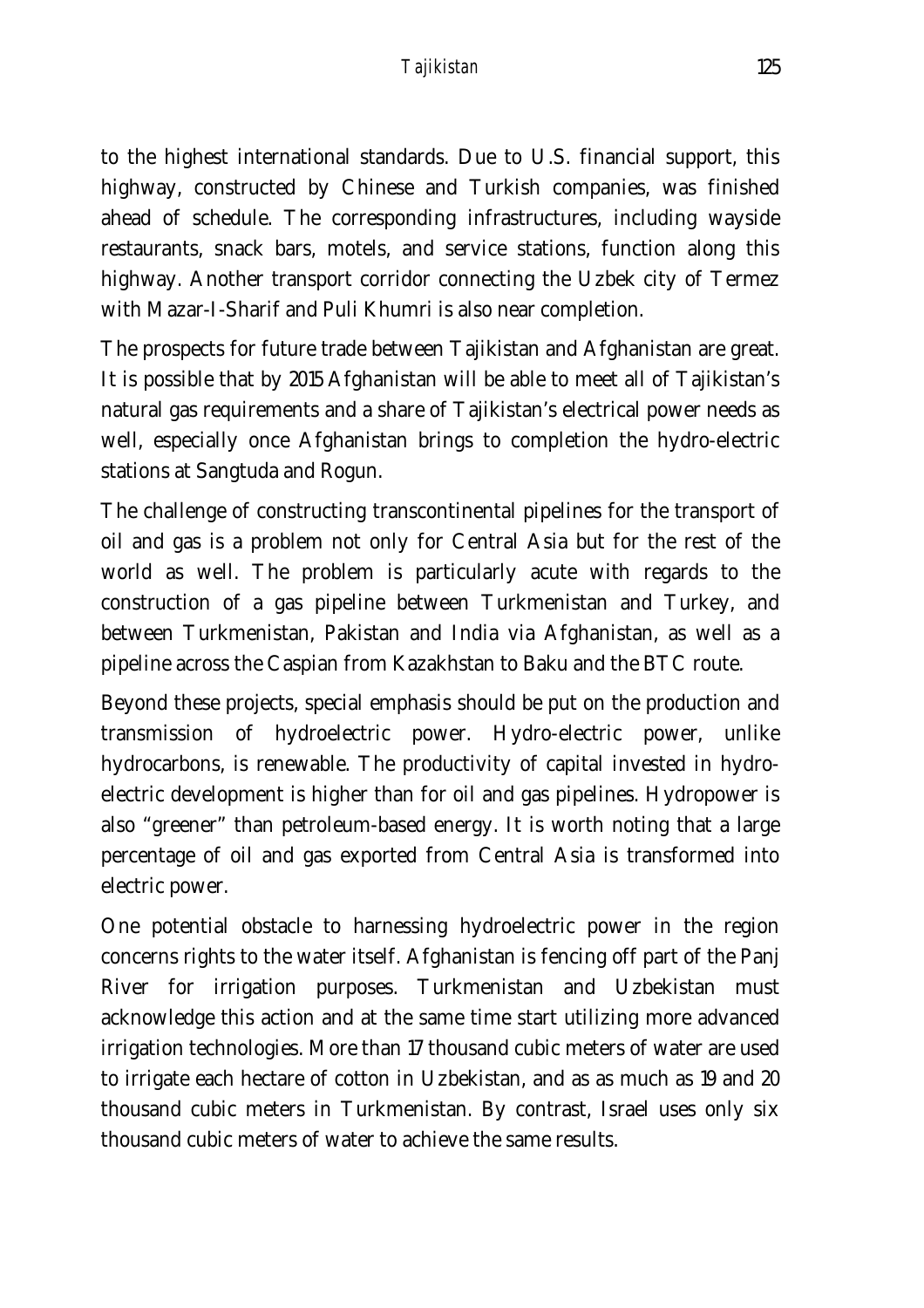Afghanistan possesses the land resources necessary for self-sufficiency in food. It is possible to increase the area of irrigated land to 5.3 million hectares from the current level of no more than 2.1 million hectares. Doubling the amount of irrigated land and the improvement of agricultural methods could lead to the increase of crops production by a factor of no less than four. This would enable Afghanistan to meet domestic food needs and at the same time become a large exporter of agricultural produce. Afghanistan also needs a large-scale program designed to expand its irrigation capacity, as well as a concerted effort to identify and develop additional farm land.

Tajikistan could become Afghanistan's largest supplier of coal and coke, aluminum and reinforced-concrete construction materials, cement, and bitumen. In addition, Tajikistan is poised to provide Afghanistan with nitrogen fertilizers, crushed stone, gravel, gypsum, paints, decorative stones, and pavement slabs. Afghanistan, for its part, has the capacity to provide Tajikistan with wool for its carpet production, as well as oranges and tangerines, early vegetables, and potatoes and dried fruit. In the long-term, Tajikistan can become a permanent provider of electric power, building machinery, chemical products and household equipment. Afghanistan and Tajikistan can work together to construct hydroelectric stations on the Panj River, to secure stable supply of natural gas for Tajikistan, to construct joint irrigation projects in the northern provinces of Afghanistan and cultivate virgin lands in Tajikistan. An export-oriented free economic zone between Afghanistan and Tajikistan should also be developed through a joint effort by both countries. All this is more readily possible because the two countries share a common language, culture, history, and psychology. Thanks to this, too, Tajikistan is well positioned to assist in the education and cultural development of Afghanistan's people, thereby building up human capital and political stability. Such assistance will be particularly important in areas that affect Afghanistan's future role in trade. Tajikistan's agricultural and technical institutions of higher education can train competent agronomists, agrochemists, engineers of different profiles, as well as business leaders, economists, and public administrators in the field of international trade and finance. At present, Tajikistan has no financial resources for assisting Afghanistan in achieving these goals. However, with the help of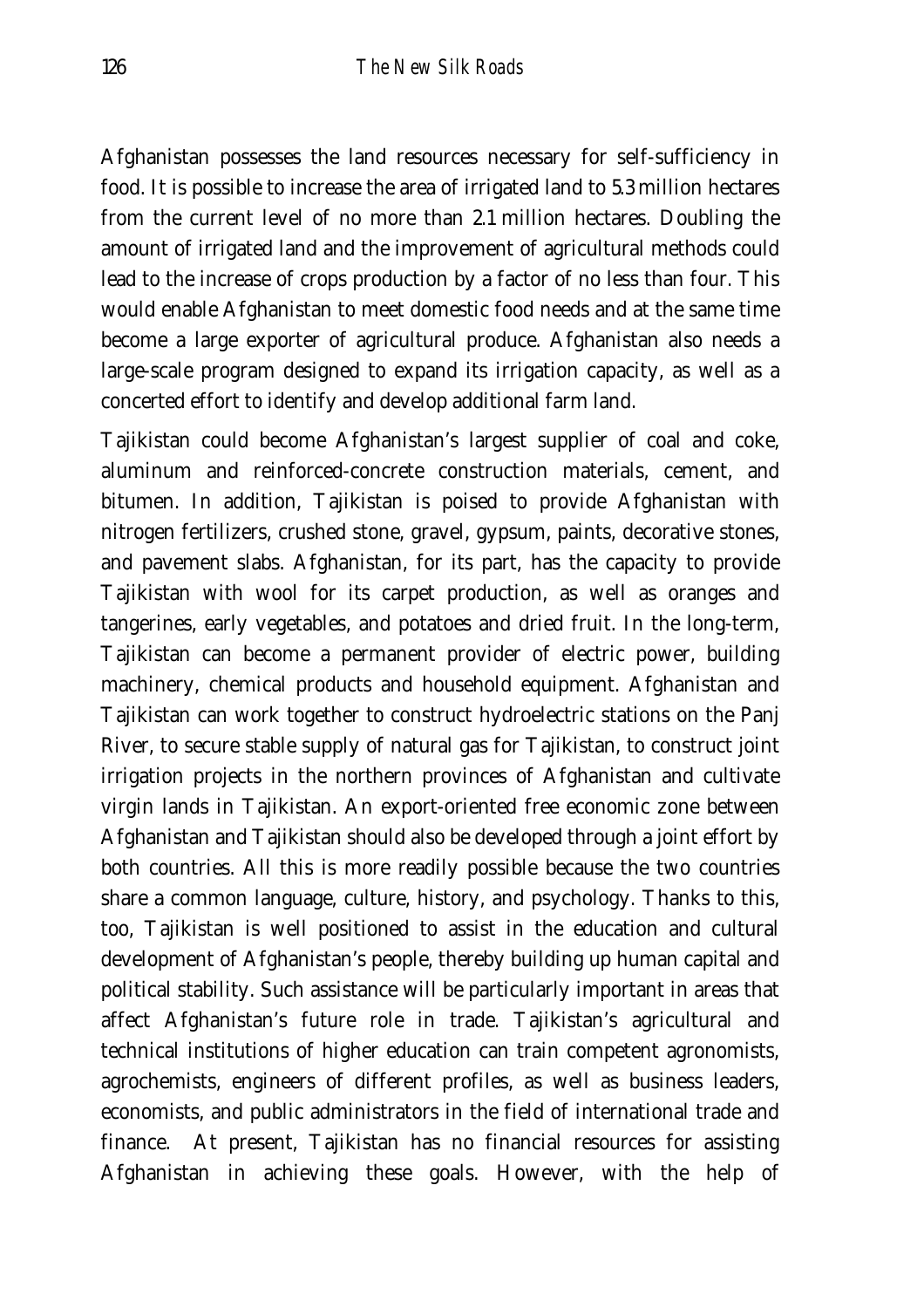international donors it can use its existing knowledge resources to remove impediments to regional and continental trade.

The most serious challenge facing Afghan-Tajik relations is the continued drug trafficking, which not only harms people of these and many other counties but also severely damages the credibility of regional states as partners in legal trade and commerce. Economic incentives must be devised in order to provide people with viable alternatives to the growing, selling, and transporting of drugs. Particular attention should be placed on improving the livelihoods of people on both sides of the Panj River, so that they can become a reliable barrier to the drug trade. This can be accomplished in part through the development of legal trade on the regional and continental basis.

### Trade and Economic Cooperation

Overcoming trade barriers is particularly difficult in the case of states that were formerly part of the USSR. No gains in regional and continental trade will be possible until existing levels of corruption are reduced. All cases of illegal interference with cargo and transportation should be the object of special attention from security forces. All governments in Central Asia should have unified customs regimes that treat truckers from other countries with respect as their citizens. This means collecting duties only at check points and defining all demands for payments made elsewhere as crimes. Uzbekistan, in particular must apply these simple principles.

More integrated approaches to the management of transport will help all countries in the region. Special attention should be paid to highways, since they will be the principal means of transporting goods both in the regions and on a continental basis. Roads should be maintained in such a way that they meet international standards. Emergency technical assistance and telephone outlets should be available along all motor routes. In addition, general services, such as filling stations, motels, and rest stops must be developed. Above all, it is very important that truck transport systems in all countries function under the TIR regulations and standards. All barriers to this regimen should be removed.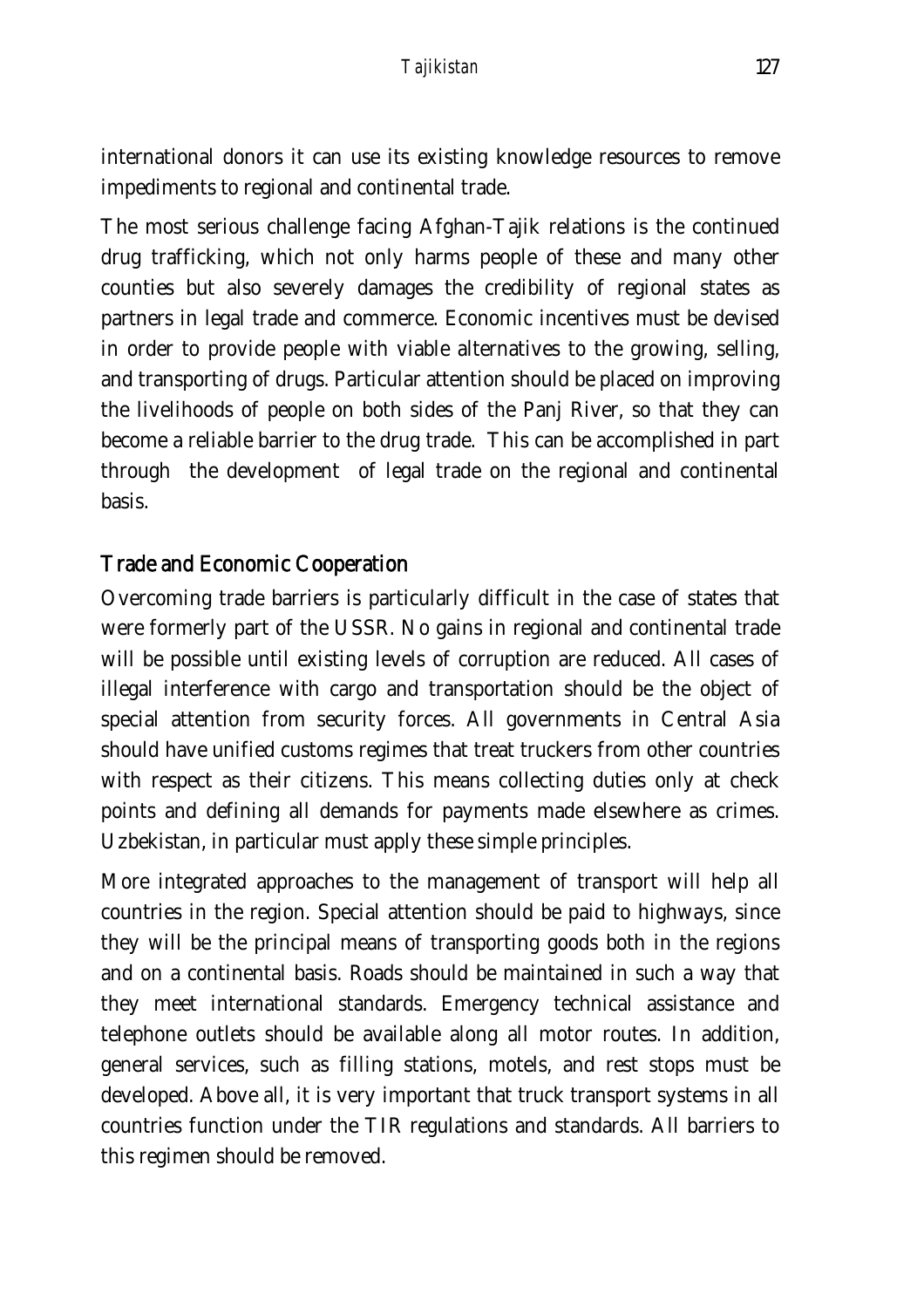In addition, the region should work toward adopting common insurance standards and unified banking practices to ensure smoother business transactions. Likewise, the collection of border taxes should work similarly at all borders, which in turn calls for unified tariff policies and procedures for collecting excise and value-added taxes.

Modern equipment can reduce the time needed to check cargo and passengers at border crossings. Check point staff must also be reeducated in order to reduce current levels of contraband. Greater transparency of the entire system is also needed, both of procedures and of personnel.

To prevent the flight of money from export operations, repayment schedules should be clear. The non-repayment of bonded money from the export of goods and services should be considered a crime. A better system for reporting such non-repayment by governments is also needed.

To foster both regional and continental trade Tajikistan should focus on reducing the cost of transport across its border with Afghanistan. A trans-Afghan railway could benefit not only Afghanistan but Tajikistan, Kyrgyzstan, and Uzbekistan as well. International financial organizations should work to make such projects a reality.

As noted above, the creation of free economic areas and border industrial zones could be of special importance to this region. In Tajikistan the Badakhshan area has particular potential in this regard.

For all this to happen, it will be essential to create inter-ministerial bodies among trading countries in order to monitor and assist the development of trade, transit, tax free zones, and other forms of cooperation among Central Asian countries. Such bodies should be charged with removing barriers to trade in accordance with WTO norms, rules, and standards.

It is the deep hope of Tajikistan, and other neighboring countries as well, that by joining the WTO it will be possible to remove nearly all abovementioned barriers to trade. Such hopes also are focused on Uzbekistan's membership to EURASEC and the creation of a Central-Asian common market. To be sure, the transformation in recent years of Central Asia Economic Union into EURASEC will completely change certain dynamics. Will prices be based on the Central Asian region alone or continent-wide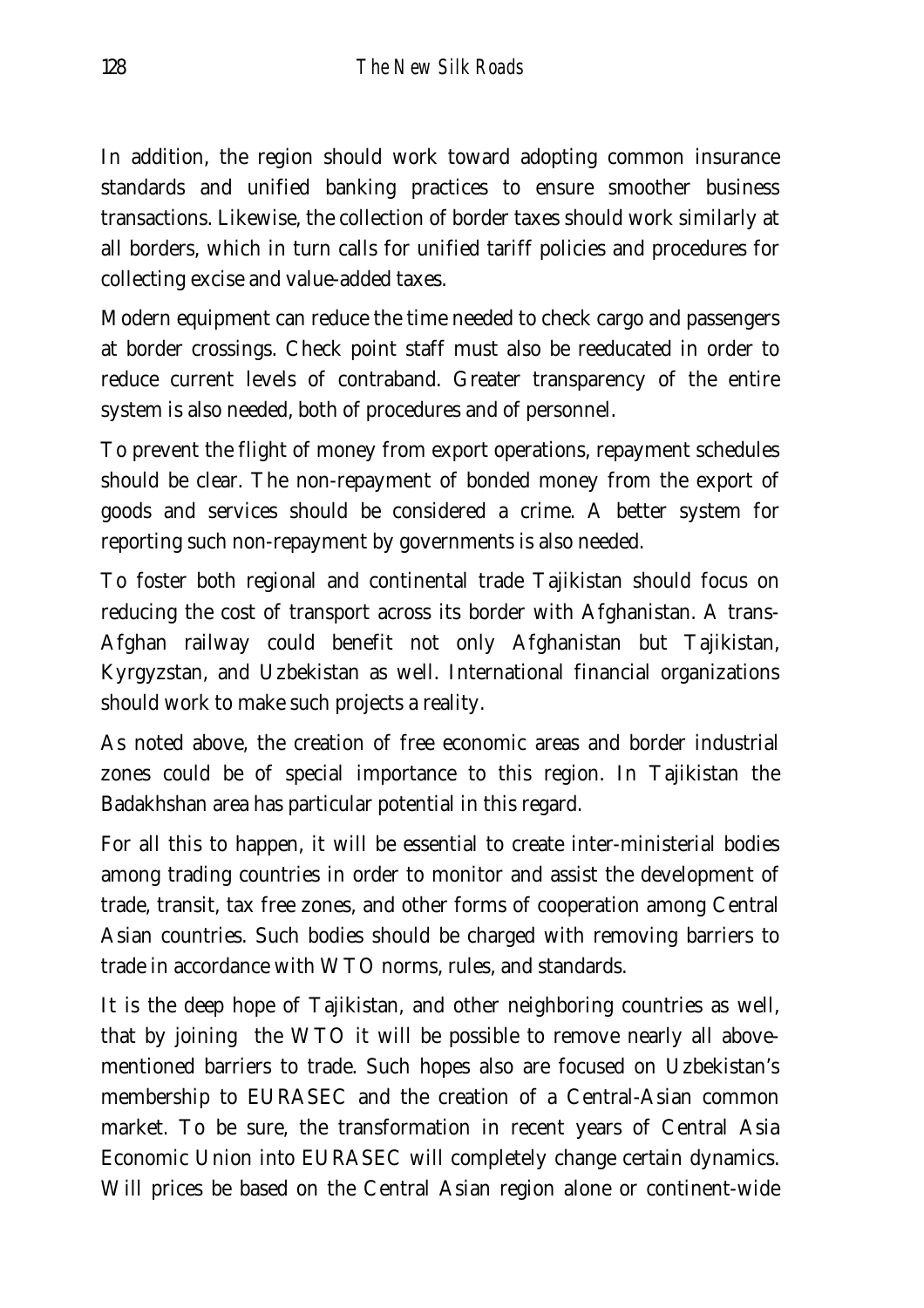realities? How will other geographic parts of Central Asia such as Afghanistan or Mongolia, find their place in such an expanded market? These and other "global" issues will all have to be addressed in due course. However, the urgent first step is for Tajikistan to adopt a strategy of economic and social development that is based on the rational use of natural and human resources in the context of a region- and continent – wide market economy.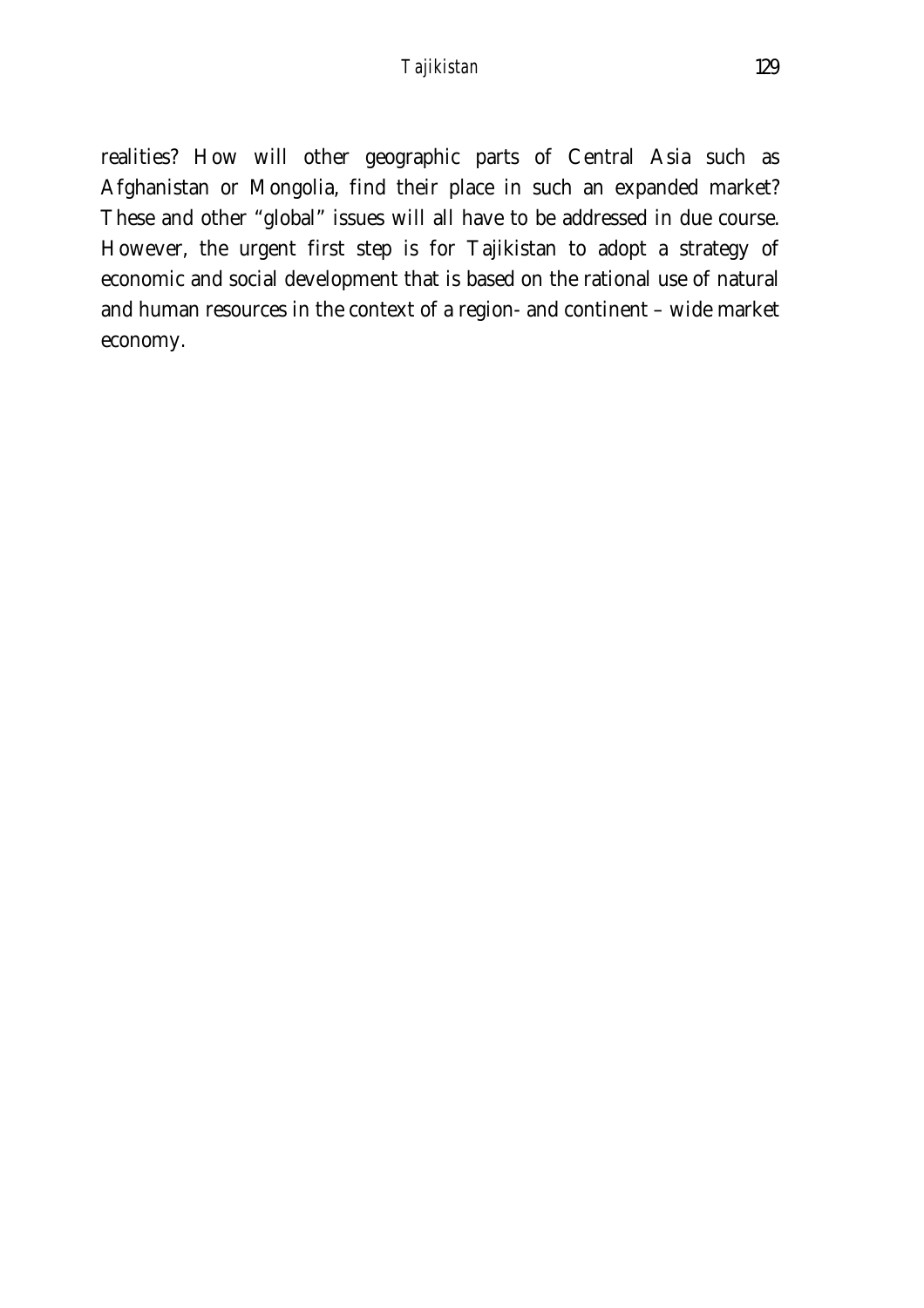|                         | 1991                     | 1992                     | 1993  | 1994   | 1995           | 1996   | 1997   | 1998   | 1999   | 2000   | 2001   | 2002           | 2003   | 2004   |
|-------------------------|--------------------------|--------------------------|-------|--------|----------------|--------|--------|--------|--------|--------|--------|----------------|--------|--------|
| Only,<br>including      | 1313                     | 353.2                    | 881.9 | 1038.9 | 1558.5         | 1438.2 | 1496.0 | 1307.6 | 1351.8 | 1453.3 | 1339.0 | 1457.4         | 1678.0 | 2106.2 |
| Kazakhstan              | 12.7                     | 27.6                     | 81.8  | 42.9   | 33.5           | 76.7   | 52.1   | 61.9   | 81.4   | 88.1   | 92.2   | 75.7           | 100.4  | 156.1  |
| Kyrgyzstan              | 5.1                      | 4.5                      | 6.2   | 2.9    | 5.3            | 17.7   | 14.4   | 11.1   | 11.1   | 10.2   | 7.7    | 8.9            | 31.2   | 22.0   |
| Turkmenistan            | 5.1                      | 21.7                     | 29.5  | 41.2   | 59.6           | 34.8   | 39.8   | 40.0   | 16.5   | 34.0   | 72.0   | 57.1           | 33.8   | 41.3   |
| Uzbekistan              | 10.5                     | 21.3                     | 85.7  | 105.9  | 384.3          | 389.6  | 434.0  | 353.0  | 445.4  | 285.4  | 237.9  | 205.3          | 199.8  | 234.7  |
| Mongolia                |                          |                          | 0.4   | 0.3    | $\blacksquare$ |        |        |        |        | 0.1    | 0.0    | $\blacksquare$ |        | 0.1    |
| <b>XUAR</b>             |                          |                          | 10.7  | 6.2    | 6.0            | 7.5    | 15.3   | 5.8    | 5.1    | 15.3   | 7.4    | 9.7            | 32.4   | 63.1   |
| Afghanistan             | $\overline{\phantom{a}}$ | $\overline{\phantom{0}}$ | 1.0   | 2.0    | 0.3            | 4.2    | 4.5    | 1.1    | 2.3    | 2.7    | 3.2    | 6.6            | 7.4    | 11.7   |
| On region<br><b>GCA</b> | 33.4                     | 75.7                     | 215.3 | 201.4  | 489.0          | 530.1  | 557.2  | 472.9  | 562.8  | 420.4  | 420.4  | 363.3          | 405.0  | 529.0  |
| percent                 | 25.4                     | 21.4                     | 24.4  | 19.4   | 31.4           | 36.8   | 37.2   | 36.2   | 41.6   | 28.8   | 31.4   | 24.9           | 24.1   | 25.1   |

# Appendix 1: Tajikistan: Foreign Trade Turnover (In millions of U.S. dollars)<sup>1</sup>

<sup>1</sup>Annual Report of Republic of the Tajikistan, Dushanbe, 2001, p.p.244, 245, Annual Report of Republic of the Tajikistan, Dushanbe, 2005, p.p.255, 256.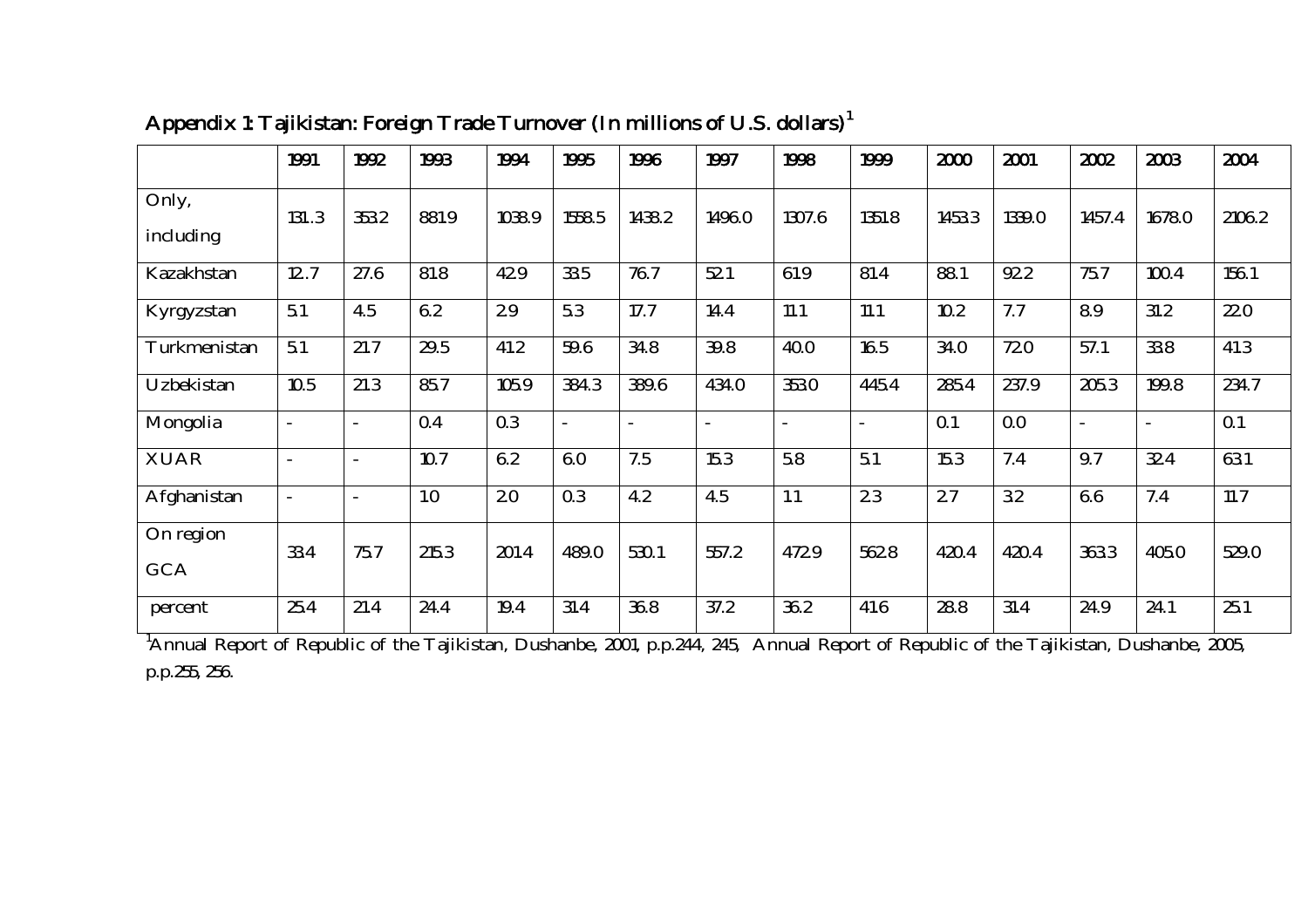|                         | 1991 | 1992                     | 1993  | 1994  | 1995  | 1996  | 1997  | 1998  | 1999  | 2000  | 2001  | 2002                     | 2003  | 2004  |
|-------------------------|------|--------------------------|-------|-------|-------|-------|-------|-------|-------|-------|-------|--------------------------|-------|-------|
| Only,<br>including      | 67.9 | 192.5                    | 349.8 | 491.9 | 748.6 | 770.1 | 745.7 | 596.5 | 688.7 | 784.3 | 651.3 | 739.9                    | 797.2 | 914.9 |
| Kazakhstan              | 7.2  | 12.5                     | 16.3  | 10.1  | 7.0   | 24.3  | 10.0  | 10.0  | 3.6   | 5.7   | 3.1   | 3.5                      | 4.6   | 3.5   |
| Kyrgyzstan              | 1.0  | 2.0                      | 4.1   | 1.9   | 2.6   | 10.5  | 9.0   | 5.8   | 3.9   | 2.7   | 2.0   | 3.7                      | 3.7   | 4.4   |
| Turkmenistan            | 1.7  | 3.7                      | 3.5   | 1.8   | 2.2   | 8.5   | 10.2  | 8.7   | 1.3   | 4.7   | 9.7   | 10.0                     | 2.2   | 7.6   |
| Uzbekistan              | 4.2  | 7.6                      | 20.3  | 22.7  | 132.0 | 190.7 | 172.5 | 125.7 | 181.0 | 97.8  | 87.2  | 72.9                     | 67.1  | 65.9  |
| Mongolia                |      | $\overline{\phantom{a}}$ | 0.4   | 0.3   |       |       |       |       |       | 0.1   | 0.0   | $\overline{\phantom{a}}$ |       |       |
| <b>XUAR</b>             |      | $\overline{\phantom{a}}$ | 0.8   | 0.8   | 0.3   | 1.3   | 0.8   | 0.6   | 2.2   | 2.6   | 3.1   | 6.3                      | 5.8   | 7.7   |
| Afghanistan             |      | $\overline{\phantom{m}}$ | 0.1   | 1.4   | 5.6   | 6.2   | 13.4  | 4.9   | 2.6   | 3.4   | 1.4   | 2.1                      | 5.7   | 6.1   |
| On region<br><b>GCA</b> | 14.1 | 25.8                     | 45.5  | 39.0  | 149.7 | 284.8 | 215.9 | 155.7 | 194.6 | 117.0 | 106.5 | 98.5                     | 89.7  | 95.2  |
| percent                 | 20.7 | 13.4                     | 13.0  | 7.9   | 20.0  | 37.0  | 28.9  | 26.1  | 28.2  | 14.9  | 16.3  | 13.4                     | 11.2  | 10.4  |

# Appendix 2: Tajikistan: Exports (In millions of U.S. dollars)<sup>1</sup>

<sup>1</sup> Annual Report of Republic of the Tajikistan, Dushanbe, 2001, p,p. 247,248; Annual Report of Republic of the Tajikistan, Dushanbe, 2005, p.p. 258,259.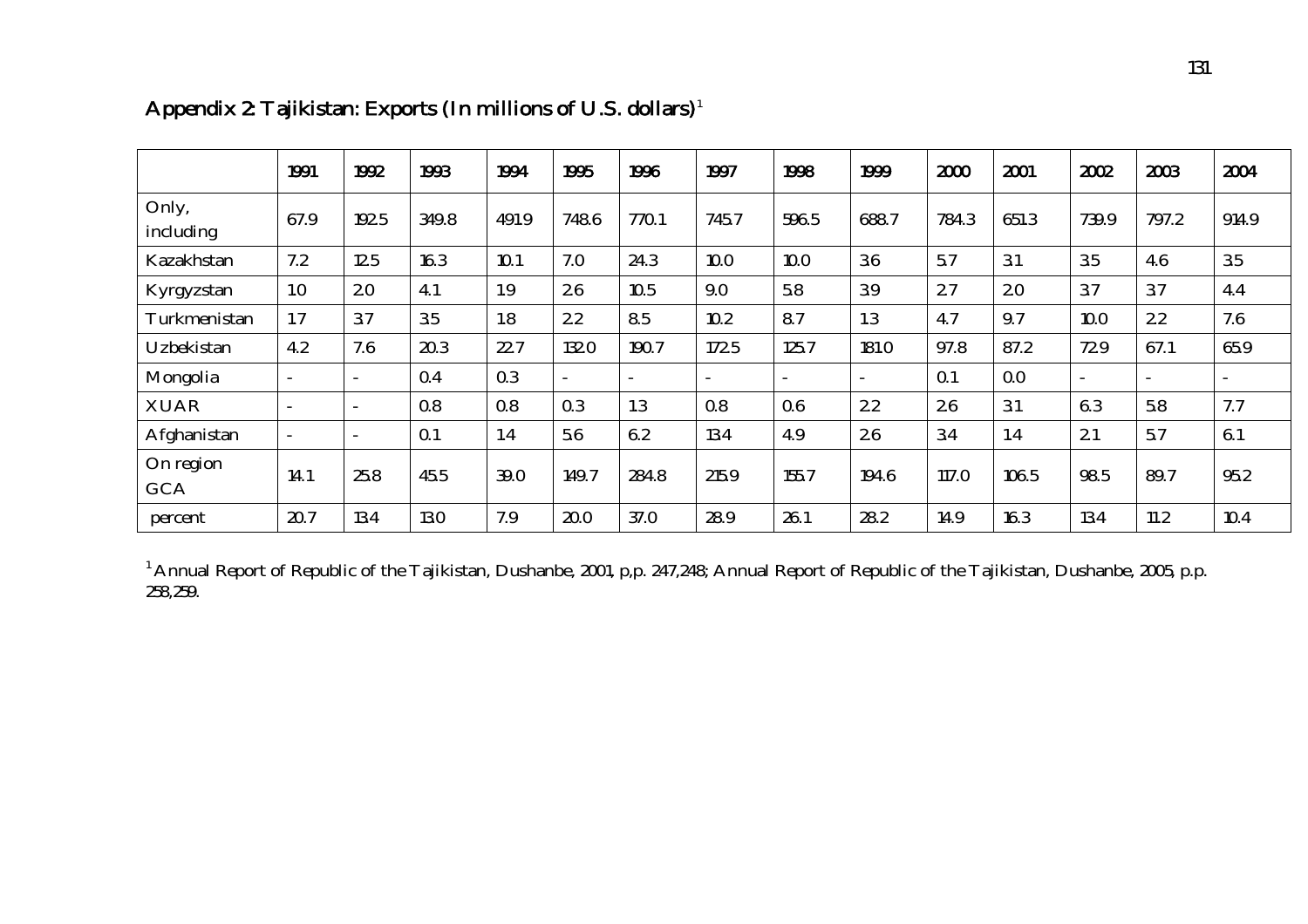|                         | 1991                     | 1992           | 1993                     | 1994  | 1995           | 1996  | 1997                     | 1998                     | 1999                     | 2000                     | 2001  | 2002           | 2003  | 2004   |
|-------------------------|--------------------------|----------------|--------------------------|-------|----------------|-------|--------------------------|--------------------------|--------------------------|--------------------------|-------|----------------|-------|--------|
| Only,<br>including      | 63.3                     | 160.7          | 532.1                    | 547.0 | 809.9          | 668.1 | 750.3                    | 711.0                    | 663.1                    | 675.0                    | 687.5 | 720.5          | 880.3 | 1191.3 |
| Kazakhstan              | 5.5                      | 15.1           | 65.5                     | 32.8  | 26.3           | 52.4  | 42.1                     | 51.9                     | 78.8                     | 82.4                     | 89.1  | 72.2           | 95.8  | 152.6  |
| Kyrgyzstan              | 4.1                      | 2.5            | 2.1                      | 1.0   | 2.7            | 7.2   | 5.4                      | 5.3                      | 7.2                      | 7.3                      | 5.7   | 5.2            | 27.5  | 17.6   |
| Turkmenistan            | 3.4                      | 18.0           | 26.0                     | 39.4  | 57.4           | 26.3  | 29.6                     | 31.3                     | 15.2                     | 29.3                     | 32.3  | 47.1           | 31.6  | 33.7   |
| Uzbekistan              | 6.3                      | 13.7           | 65.4                     | 83.2  | 251.4          | 198.9 | 261.5                    | 227.3                    | 264.4                    | 185.6                    | 150.7 | 132.4          | 132.7 | 168.8  |
| Mongolia                | $\blacksquare$           | 0.0            | $\overline{\phantom{a}}$ |       | $\blacksquare$ |       | $\overline{\phantom{0}}$ | $\overline{\phantom{0}}$ | $\overline{\phantom{0}}$ | $\overline{\phantom{a}}$ |       | $\blacksquare$ |       | 0.1    |
| <b>XUAR</b>             | $\overline{\phantom{a}}$ | $\blacksquare$ | 0.2                      | 1.2   | 0.0            | 2.9   | 0.8                      | 0.5                      | 0.1                      | 0.1                      | 0.1   | 0.3            | 1.6   | 4.0    |
| Afghanistan             | $\overline{\phantom{a}}$ | ۰              | 10.6                     | 4.8   | 0.4            | 1.3   | 1.9                      | 0.9                      | 2.5                      | 11.9                     | 6.0   | 7.6            | 26.7  | 57.0   |
| On region<br><b>GCA</b> | 24.8                     | 49.3           | 169.8                    | 162.4 | 338.2          | 288.4 | 341.3                    | 317.2                    | 368.2                    | 316.6                    | 333.9 | 264.8          | 315.9 | 433.8  |
| percent                 | 39.2                     | 30.7           | 31.9                     | 29.7  | 41.7           | 43.2  | 45.5                     | 44.6                     | 55.5                     | 46.9                     | 48.6  | 36.7           | 35.9  | 36.4   |

Appendix 3: Tajikistan: Imports (In millions of U.S. dollars)1

<sup>1</sup> Annual Report of Republic of the Tajikistan, Dushanbe, 2001, p.p. 250, 251. Annual Report of Republic of the Tajikistan, Dushanbe, 2005, p.p. 261, 263.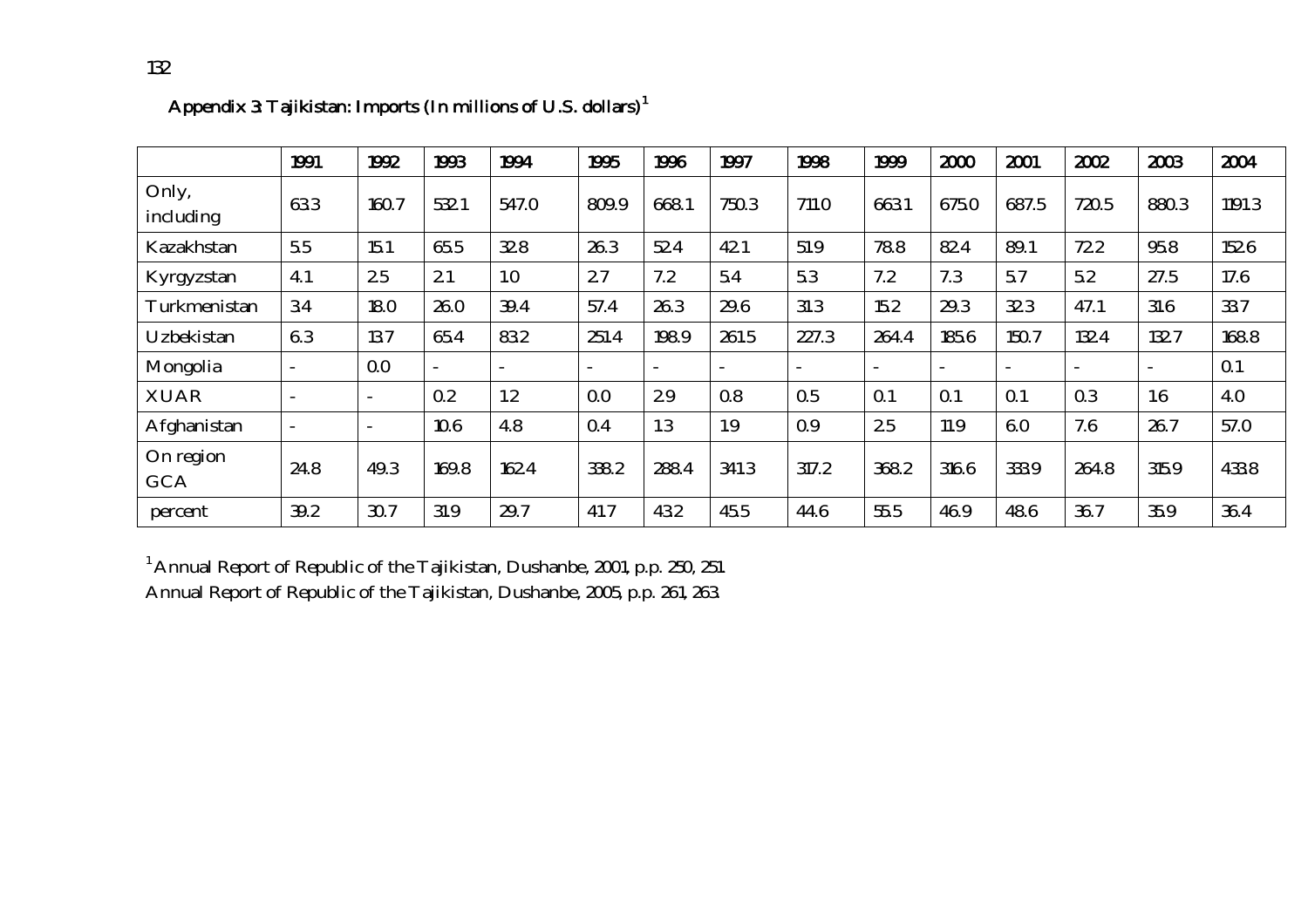

## Appendix 4: Tajikistan: Imports from countries of Greater Central Asia

Calculation on the base of official statistics.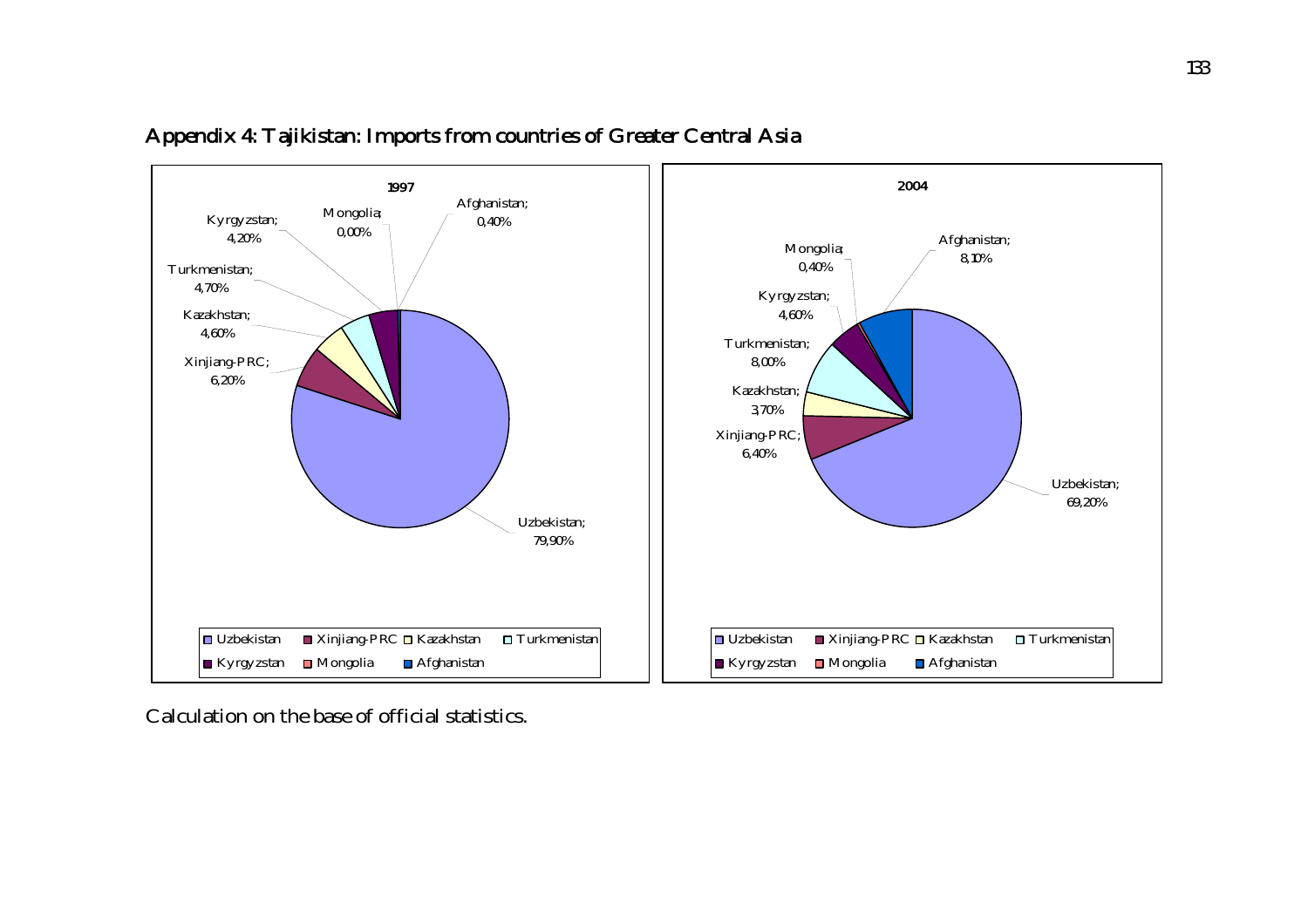|                         | 1997     | 1998    | 1999    | 2000    | 2001    | 2002    | 2003    | 2004    |
|-------------------------|----------|---------|---------|---------|---------|---------|---------|---------|
| Only,<br>including      | 10688.0  | 58099.0 | 49698.2 | 53353.7 | 66219.6 | 68933.6 | 58297.3 | 96025.3 |
| Kazakhstan              | 2640.0   | 1979.2  | 1582.5  | 1700.2  | 1879.0  | 2659.6  | 2483.0  | 2144.2  |
| Kyrgyzstan              | 111.6    | 101.6   | 1126.2  | 133.8   | 162.3   | 351.1   | 378.0   | 426.1   |
| Turkmenistan            | 296.9    | 1073.9  | 168.6   | 198.8   | 758.8   | 1537.6  | 725.6   | 683.4   |
| Uzbekistan              | 685.9    | 34724.4 | 31860.3 | 39131.3 | 45240.0 | 34105.8 | 20880.0 | 38454.3 |
| Mongolia                | $\equiv$ | L,      | 0.03    | 0.0     | 0.1     | 0.6     | 0.3     | 0.0     |
| <b>XUAR</b>             | 3.7      | 5.0     | 35.1    | 14.6    | 29.0    | 645.5   | 1081.4  | 374.5   |
| Afghanistan             | ÷,       | 23.2    | 28.8    | 14.8    | 5.9     | 14.3    | 40.9    | 56.8    |
| On region<br><b>GCA</b> | 3738.1   | 31907.3 | 34809.9 | 41203.5 | 48075.1 | 39374.5 | 26589.2 | 42339.3 |
| percent                 | 35.0     | 65.2    | 70.0    | 77.2    | 72.6    | 57.1    | 45.6    | 44.1    |

# Appendix 7: Export International Service from Tajikistan<sup>1</sup>

<sup>1</sup> Annual Report of Republic of the Tajikistan, Dushanbe, 2001, p.p. 266,267. Annual Report of Republic of the Tajikistan, Dushanbe, 2005, p.p. 282,283.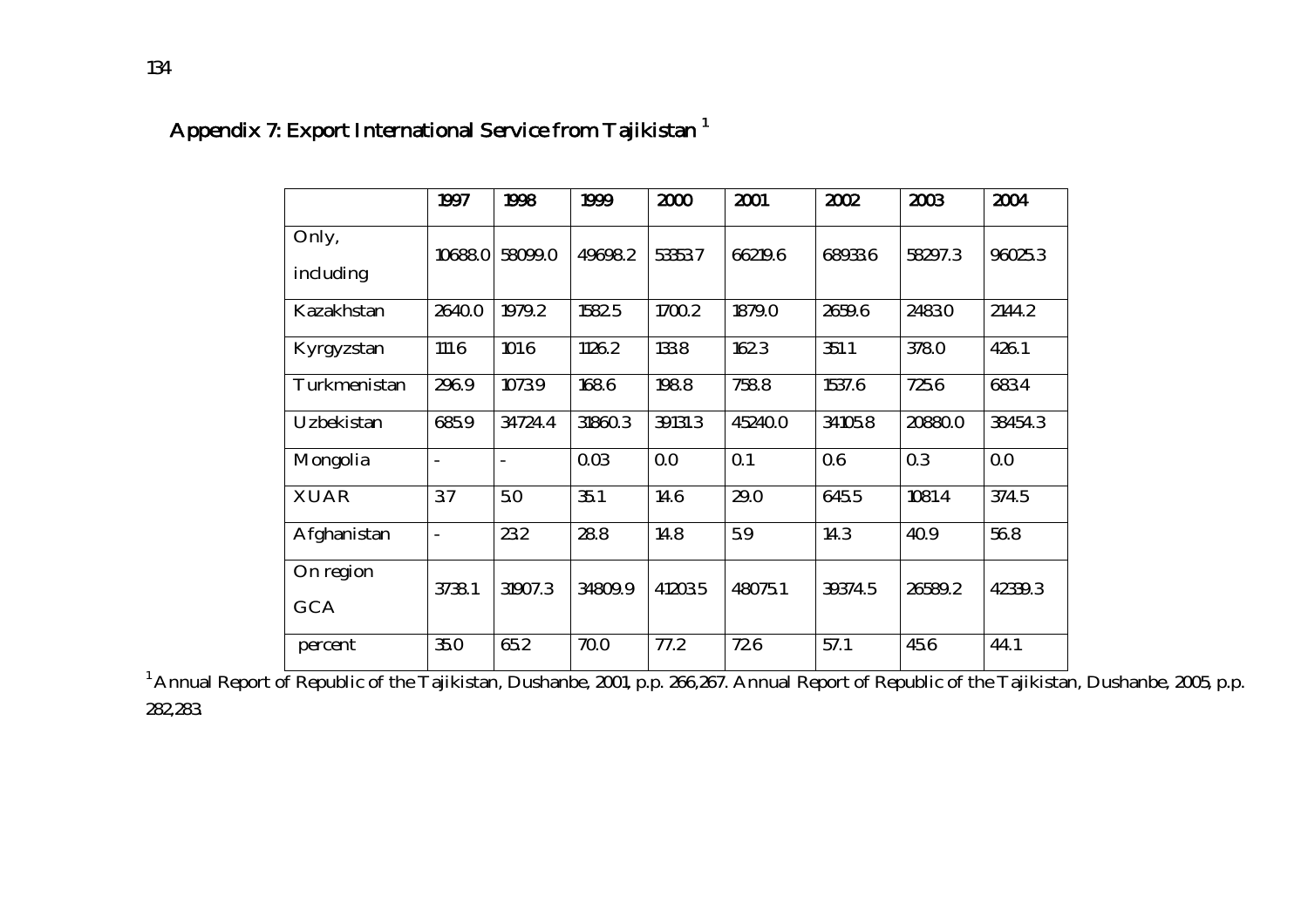| Appendix 8: Tajikistan: Import of International Services (In thousands of U.S. dollars) <sup>1</sup> |  |
|------------------------------------------------------------------------------------------------------|--|
|------------------------------------------------------------------------------------------------------|--|

|                         | 1997           | 1998           | 1999           | 2000           | 2001           | 2002           | 2003                     | 2004                     |
|-------------------------|----------------|----------------|----------------|----------------|----------------|----------------|--------------------------|--------------------------|
| Only,<br>including      | 39488.8        | 46019.0        | 58485.2        | 63963.5        | 51659.9        | 76265.6        | 70409.3                  | 97076.2                  |
| Kazakhstan              | 1504.1         | 2084.5         | 1815.2         | 1566.3         | 891.0          | 4870.5         | 2210.03149.              | 690.0                    |
| Kyrgyzstan              | 6.4            | 680.2          | 364.8          | 414.3          | 206.8          | 1042.8         | 680.0                    | 611.9                    |
| Turkmenistan            | 4804.8         | 4923.2         | 22656.6        | 24244.9        | 1501.6         | 8375.0         | 2275.9                   | 4472.4                   |
| Uzbekistan              | $\blacksquare$ | $\overline{a}$ | $\overline{a}$ | $\sim$         | $\blacksquare$ | $\overline{a}$ | $\overline{\phantom{0}}$ | $\overline{\phantom{0}}$ |
| Mongolia                | 2.0            | $\blacksquare$ | 22.0           | 0.0            | 1.1            | 233.5          | 497.8                    | 318.7                    |
| <b>XUAR</b>             | $\blacksquare$ |                |                | $\blacksquare$ | $\blacksquare$ |                | 13.1                     |                          |
| On region<br><b>GCA</b> | 6321.6         | 7872.2         | 24991.5        | 26413.3        | 2868.9         | 14718.9        | 5950.9                   | 9292.1                   |
| <b>B</b> percent        | 16.0           | 17.1           | 42.7           | 41.3           | 5.6            | 19.3           | 8.4                      | 9.6                      |

 $^{\rm 1}$  Annual Report of Republic of the Tajikistan, 2001, p.268.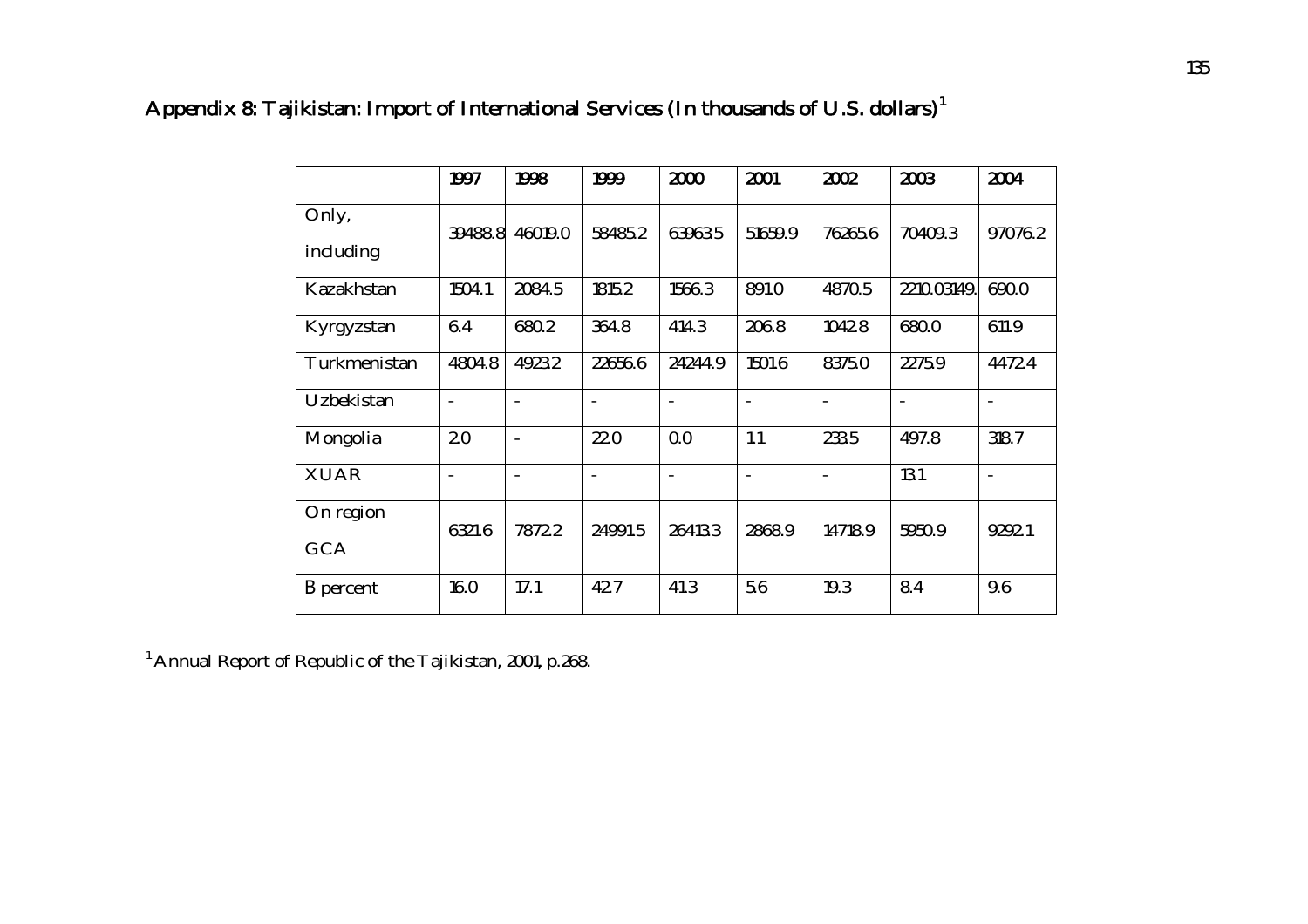## Appendix 9

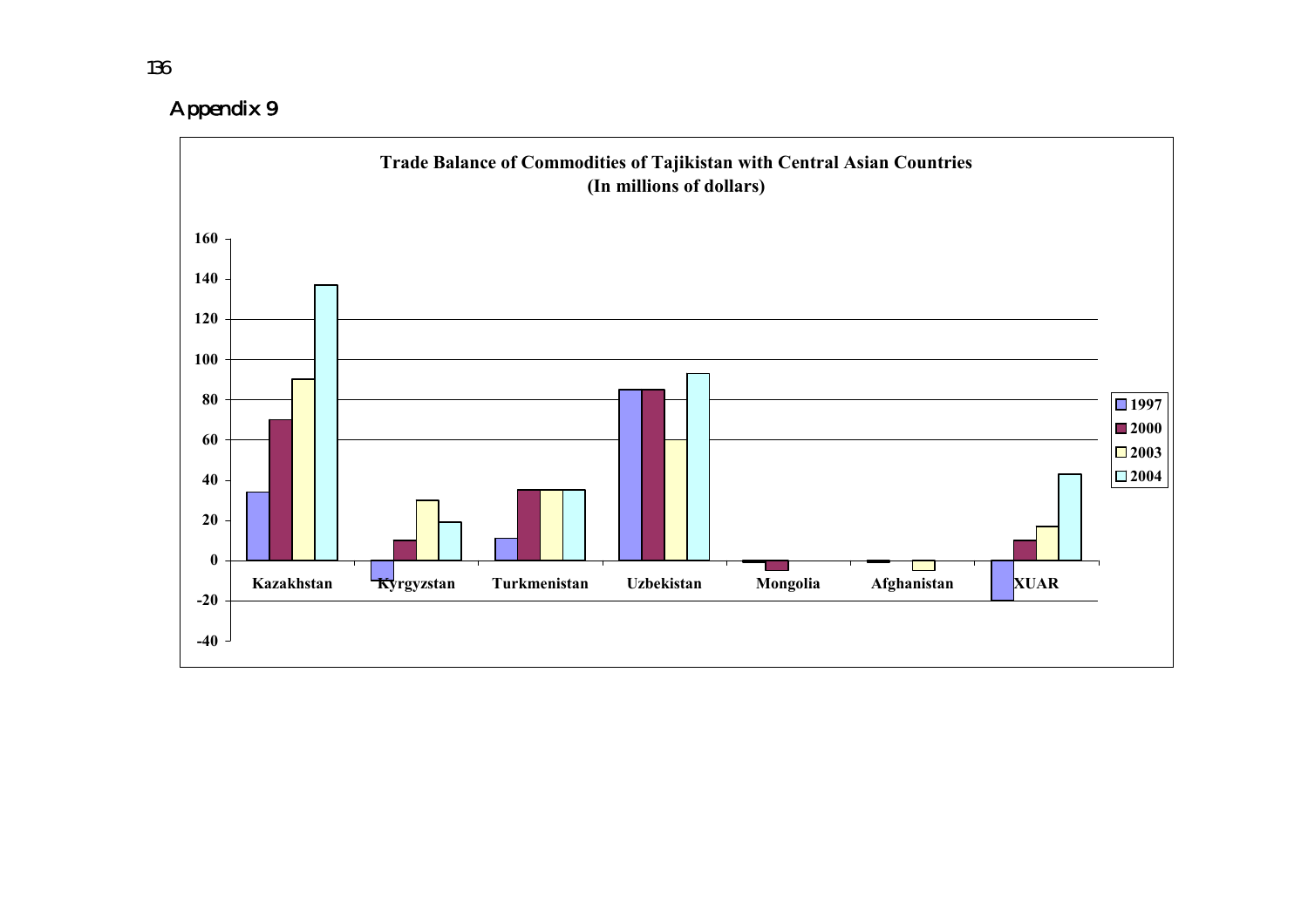|                             | 1997           | 1998                     | 1999            | 2000                     | 2001            | 2002                     | 2003                     | 2004           |
|-----------------------------|----------------|--------------------------|-----------------|--------------------------|-----------------|--------------------------|--------------------------|----------------|
| Sunflower oil               | 8,216          | 4,186                    | 3,715           | 6,079                    | 6,784           | 3,308                    | 7,286                    | 8,128          |
| Only, including             |                |                          |                 |                          |                 |                          |                          |                |
| Uzbekistan                  | 1,726          | 2,565                    | 3,463           | 4,424                    | 3,584           | 385                      | $\overline{\phantom{a}}$ | 161            |
| Azerbaijan                  | 2,504          | 745                      | 164             | 248                      | 1,279           | 1,358                    | 1,204                    | 1,634          |
| Kazakhstan                  |                |                          |                 | $\overline{712}$         | 158             | 444                      | 1,884                    | 2,248          |
| Iran                        | 458            |                          | 66              | $\overline{87}$          | 459             | 944                      | 3,006                    | 3,011          |
| Sugar, only                 | 21,062         | 13,802                   | 11,363          | 10,759                   | 5,160           | 12,517                   | 79,018                   | 22,985         |
| including Kazakhstan        |                |                          |                 | 110                      | $\overline{a}$  | $\bf{0}$                 | 261                      | 1,241          |
| <b>Uzbekistan</b>           |                |                          |                 | $\overline{39}$          | 75              | 482                      | 210                      | 492            |
| Flour, only                 | 11,398         | 12,642                   | 13,167          | 8,490                    | 7,530           | 12,543                   | 19,887                   | 34,184         |
| <b>Including Kazakhstan</b> | 7822           | 9063                     | 10769           | 7266                     | 4989            | 11525                    | 17531                    | 27620          |
| Uzbekistan                  |                |                          |                 | 288                      | 263             | 39                       | 1317                     | 3972           |
| <b>XUAR</b>                 | $\overline{a}$ | $\overline{\phantom{a}}$ |                 | $\overline{a}$           | $\overline{a}$  | $\overline{a}$           | $\overline{\phantom{a}}$ | 22             |
| Afghanistan                 |                |                          |                 | $\overline{\phantom{0}}$ | $\overline{a}$  | $\overline{\phantom{a}}$ | $\overline{\phantom{a}}$ | 7              |
| Wheat, only                 | 13,249         | 29,978                   | 32,797          | 36,332                   | 30,156          | 23,332                   | 12,401                   | 15,049         |
| <b>Including Kazakhstan</b> | 12,578         | 27,786                   | 32,237          | 36,272                   | 29,596          | 22,783                   | 12,082                   | 10,437         |
| Uzbekistan                  |                |                          | 143             | 60                       | 510             | 418                      | 164                      | 24             |
| Afghanistan                 |                | 216                      |                 |                          | $\overline{a}$  | $\overline{a}$           | 56                       | 5 <sup>5</sup> |
| Tea, only                   | 1,432          | 490                      | 1,072.5         | 751                      | 1,097           | 1,181                    | 1,404                    | 1,534          |
| <b>Including Kyrgyzstan</b> | 32             | 404                      | 35              | 43                       | 50              | 32                       | 72                       | 150            |
| <b>XUAR</b>                 |                | $\overline{28}$          | $\overline{84}$ | $\overline{19}$          | $\overline{90}$ | 129                      | 96                       | 198            |
| Iran                        | 140            | $\overline{314}$         | 340             | 459                      | 680             | 787                      | 952                      | 866            |

## Appendix 10: Tajikistan: Import of Some Food Products (In thousands of U.S. dollars)<sup>1</sup>

<sup>1</sup>Annual Report of Republic of the Tajikistan, Dushanbe, 2001, p. 280. Annual Report of Republic of the Tajikistan, Dushanbe, 2005, p.281.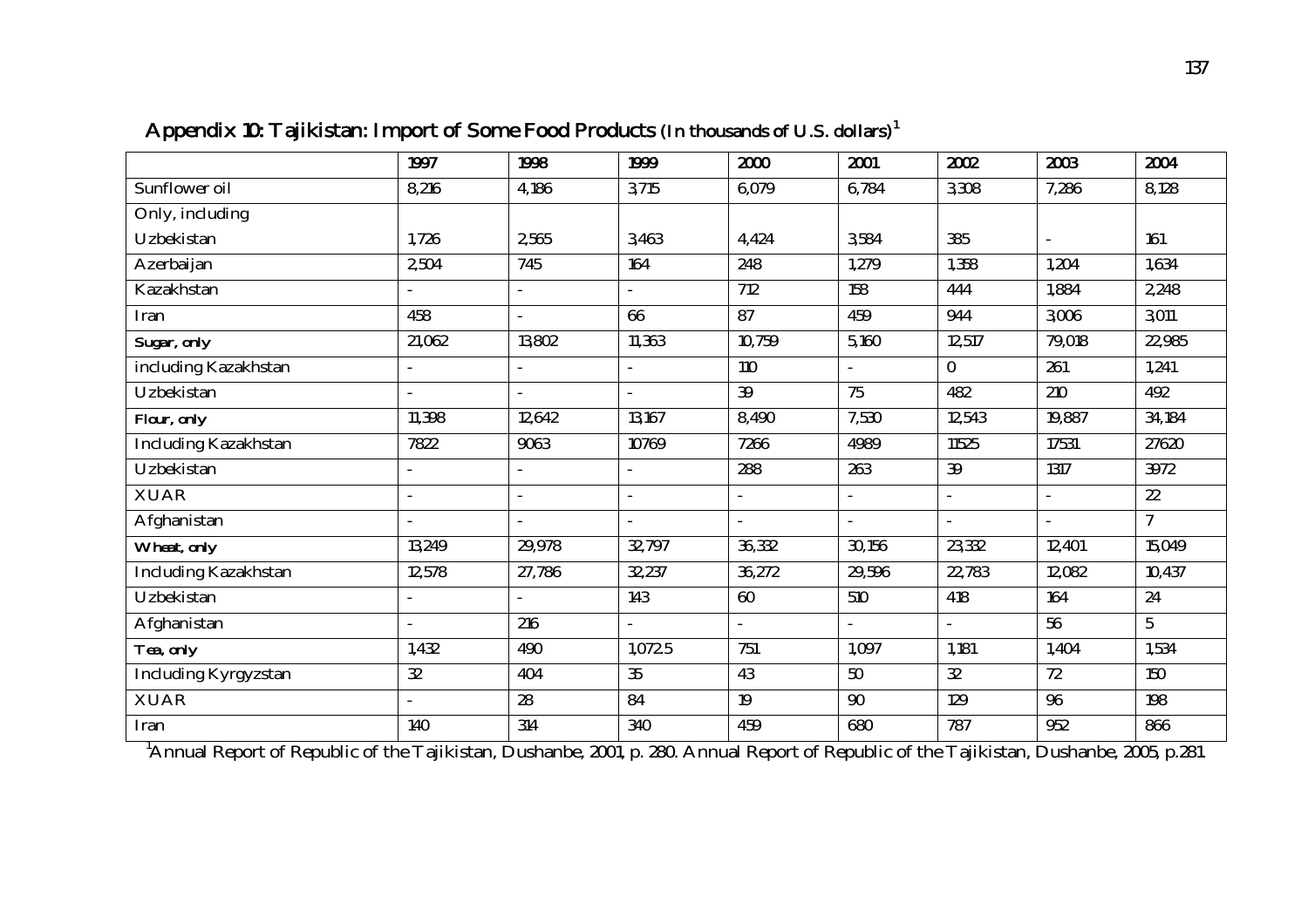## Appendix 11: Export of RT to Separate Countries (In millions of U.S. dollars)<sup>1</sup>

|                                | 1997  | 1998  | 1999  | 2000  | 2001  | 2002            | 2003    | 2004  |
|--------------------------------|-------|-------|-------|-------|-------|-----------------|---------|-------|
| In total export                | 745.7 | 596.5 | 688.7 | 784.3 | 651.5 | 736.9           | 797.2   | 914.9 |
| Russia                         | 63.5  | 47.9  | 115.1 | 258.8 | 104.7 | 87.5            | 52.2    | 60.5  |
| India                          | 0.0   | 0.0   |       | 0.0   |       |                 | 0.0     | 0.2   |
| Iran                           | 3.5   | 13.6  | 13.5  | 12.5  | 29.9  | 28.4            | 51.4    | 29.6  |
| The Incorporated Arab Emirates | 0.9   | 6.0   | 2.2   | 0.4   | 0.3   | 19<br><b>1.</b> | 0.7     | 0.3   |
| Pakistan                       | 1.3   | 0.3   | 0.1   | 0.1   | 0.2   | $0.0\,$         | $0.1\,$ | 0.2   |
| Turkey                         | 8.2   | 0.4   | 1.0   | 58.4  | 75.1  | 118.5           | 193.2   | 139.7 |

<sup>1</sup> Annual Report of Republic of the Tajikistan, Dushanbe, 2001, p.p. 247,248. International Activity of the Republic of Tajikistan, Dushanbe, 2005, p.p. 24,26.

# Appendix 12: Import of RT from Separate Countries (In millions of U.S. dollars)<sup>2</sup>

|                                | 1997  | 1998  | 1999  | 2000  | 2001  | 2002  | 2003  | 2004   |
|--------------------------------|-------|-------|-------|-------|-------|-------|-------|--------|
| In total export                | 750.3 | 711.0 | 663.1 | 675.0 | 687.5 | 720.5 | 880.8 | 1191.3 |
| Russia                         | 115.1 | 102.1 | 92.4  | 105.1 | 129.4 | 163.5 | 178.1 | 240.8  |
| India                          | 1.0   | 0.8   | 1.0   | 0.1   | 34.4  | 31.5  | 3.2   | 3.3    |
| Iran                           | 12.0  | 11.3  | 10.4  | 7.6   | 10.0  | 15.6  | 23.7  | 26.3   |
| The Incorporated Arab Emirates | 7.1   | 4.9   | 4.0   | 2.8   | 4.9   | 6.9   | 13.8  | 16.2   |
| Pakistan                       | 1.1   | 0.2   | 0.2   | 0.1   | 0.1   | 0.1   | 0.0   | 0.3    |
| Turkey                         | 5.0   | 3.9   | 1.4   | 4.0   | 9.3   | 10.5  | 29.5  | 37.9   |

<sup>2</sup> Annual Report of Republic of the Tajikistan, Dushanbe, 2001, p.p. 250,251. International activity of the Republic of Tajikistan, Dushanbe, 2005, p.p. 28,30.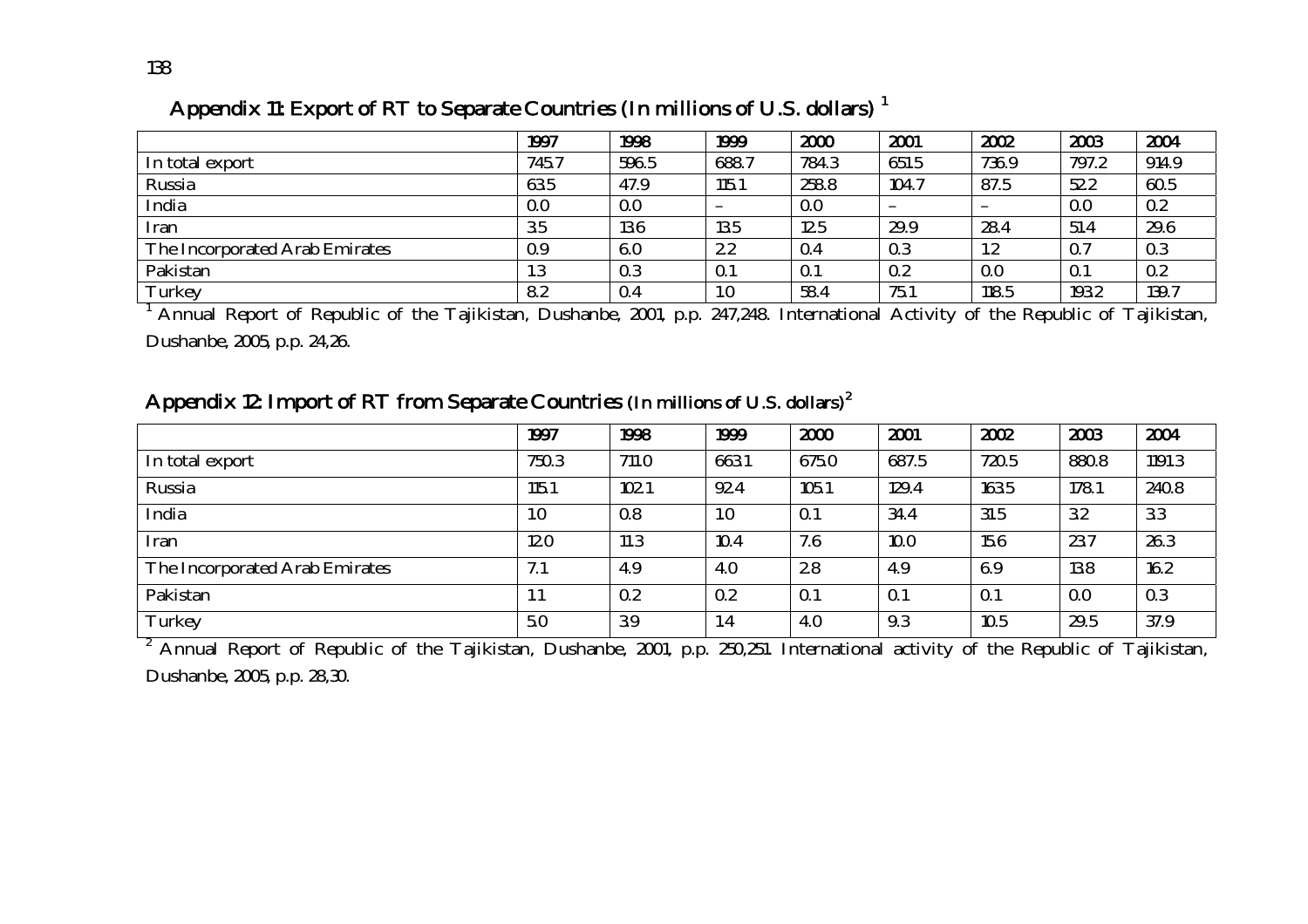Appendix 13: Share of Foreign Trade Turnover, Export and Import of Tajikistan with Greater Central Asia (In total size of respective indicators)